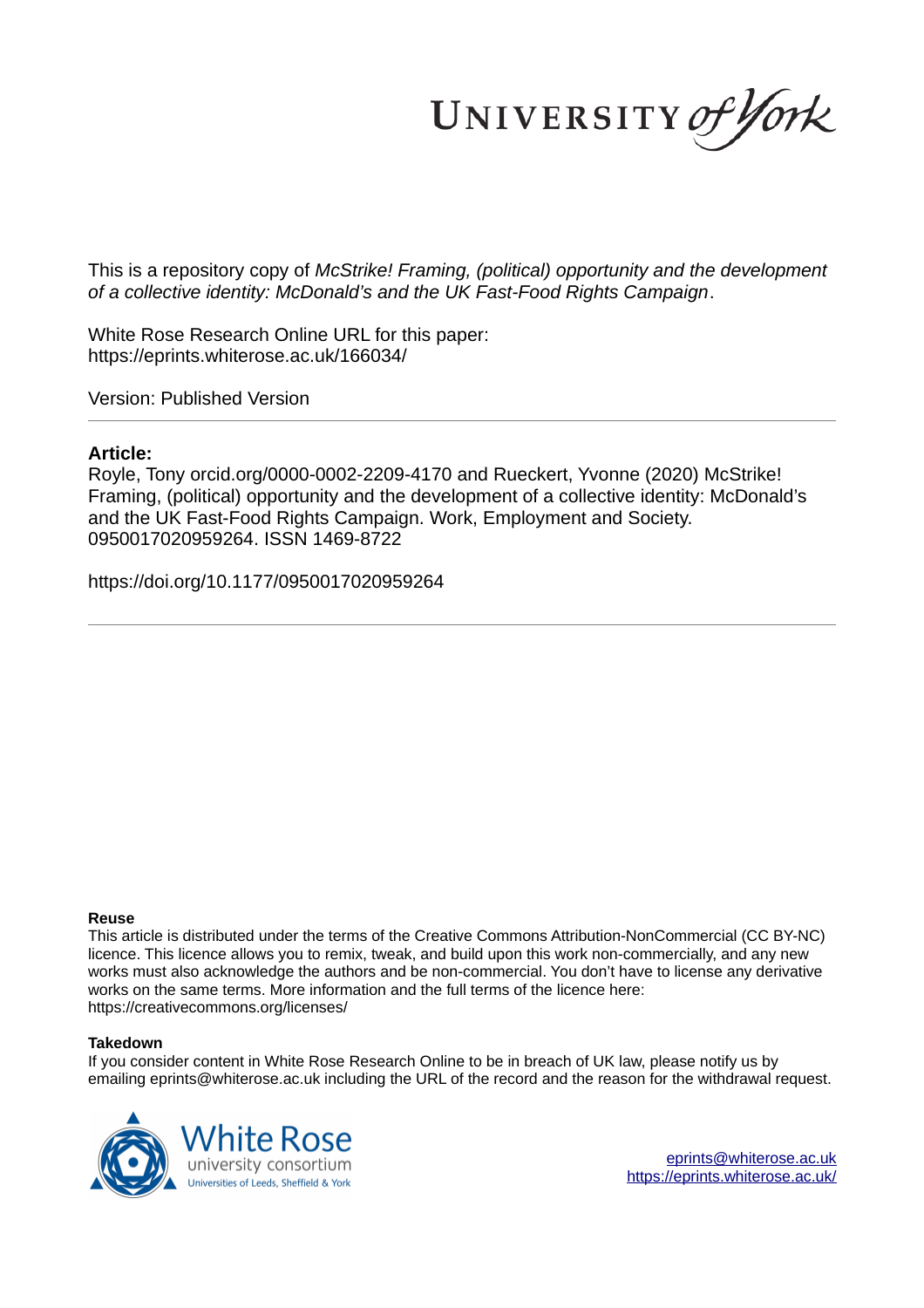**959264** WES0010.1177/0950017020959264Work, employment and society**Royle and Rueckert**



**McStrike! Framing, (Political) Opportunity and the Development of a Collective Identity: McDonald's and the UK Fast-Food Rights Campaign** Work, Employment and Society  $1 - 20$ © The Author(s) 2020 Article reuse guidelines:

sagepub.com/journals-permissions DOI: 10.1177/0950017020959264 journals.sagepub.com/home/wes



**Tony Royle** University of York, UK

**Yvonne Rueckert**

University of Portsmouth, UK

#### **Abstract**

This article examines the development of the UK 'Fast-Food Rights Campaign' and the formation of a collective identity amongst McDonald's UK workers. It illustrates how, despite an acquiescent and fragmented workforce, workers diagnostically frame (recognize, articulate and attribute) perceived injustices relating to their pay and working conditions. However, the main focus is on prognostic framing which brings people 'together' to find a 'consensus' for a solution to perceived injustices. Prognostic framing also requires the ability to process and interpret information in a holistic way and to reach out for support to external stakeholders such as trade unions. The article applies Bourdieu's theory of capital and the concept of political opportunity to help us 'unpick' prognostic framing. In this context, it examines the cultural and social capital of worker leaders, in particular their personal characteristics, and their perceptions about the level of support in the external environment.

### **Keywords**

cultural capital, diagnostic framing, identity, McDonald's, political opportunity, prognostic framing, social capital, strikes

**Corresponding author:** Tony Royle, University of York Management School, University of York, Freboys Lane, Heslington, York YO10 5DD, UK. Email: tony.royle@york.ac.uk

*Article*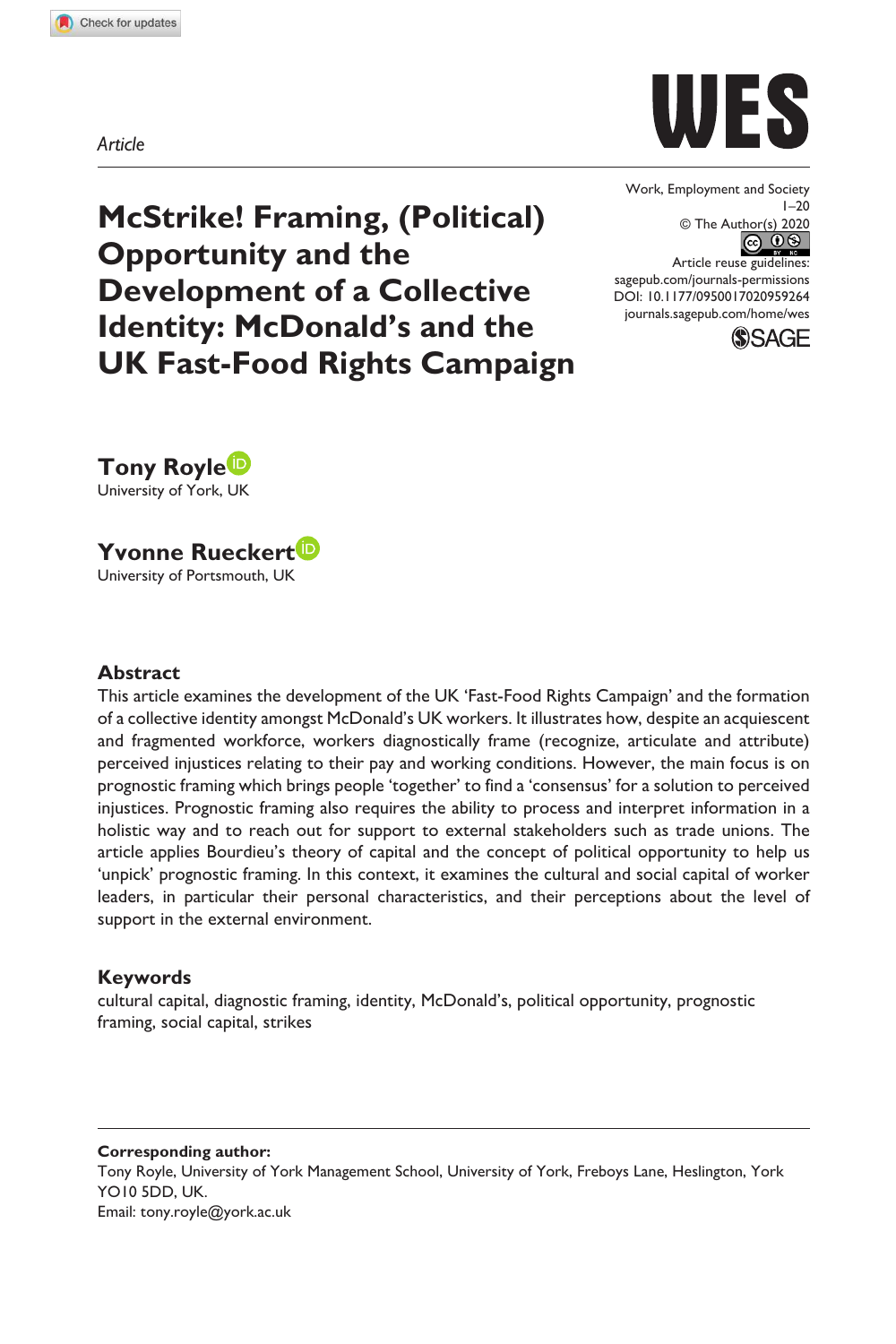## **Introduction**

McDonald's UK opened its first store in 1974 and for the first time in September 2017 around 30 UK McDonald's workers went on strike in two stores in London and Cambridge. In May and October 2018 and November 2019 further strikes followed, some in cooperation with other workers from TGI Fridays, Uber Eats and Wetherspoons. These strikes took place after the launch of the UK 'Fast-Food Rights' (FFR) campaign in 2014 which organized several UK wide demonstrations against McDonald's and other fast-food employers. Only a small number of McDonald's workers were involved, but the significance of these strikes should not be underestimated. The majority of UK fastfood jobs are hourly-paid, vulnerable jobs which create a considerable organizing challenge for trade unions (TUC, 2007).

The UK FFR campaign and strikes took place in the broader context of a global corporate campaign targeting McDonald's launched in 2014<sup>1</sup> and the US 'Fight for 15' (FF15) campaign which began in New York in November 2012. FF15 involved a number of community groups, but was led and funded by the (American) Service Employees International Union (SEIU). It is the biggest ever effort to mobilize fast-food and other low-wage workers in the USA (Rolf, 2016) and resulted in several US states and cities raising their minimum wages. In July 2015 McDonald's USA also increased its basic wage by about \$1 per hour in its directly owned and operated 'McOpCo' stores but not for the 90 per cent who work in its franchises (Hicken, 2015). FF15 is estimated to have achieved over \$60 billion in wage rises for some 17 million US workers, however, it has not yet achieved collective bargaining with McDonald's in the USA.

The article focuses on the UK FFR campaign and asks what factors determine the successful development of a collective identity amongst fast-food workers and how is this 'translated' into a collectively organized approach towards injustice? In order to answer this question, we apply and extend the 'frame' concept which has a sociological grounding influenced by Goffman (1974). The process of framing can help us to understand how 'agents' (such as workers and trade unionists) interpret reality and engage in the production of meaning. It also helps to link micro-level organization processes with the macro-level concept of (political) opportunity. As yet few studies have applied the concept of framing in union organizing and there are few in-depth case studies that examine the different stages of framing and the process of 'deep organizing' which involves the activation and engagement of individuals (Holgate et al., 2018). Empirically the article aims to provide insights into the perceptions and attitudes of a group of workers which is fragmented and at high risk of employment rights abuses (TUC, 2007: 3) and to shed light on the information exchange and identity formation processes within this group.

The article pursues two objectives on a theoretical level: first, the article aims to contribute to the further development of the framing concept, particularly by exploring characteristics of individuals such as their social and cultural capital which impact on the interpretation of information and different framing processes. We argue that these characteristics are in part further developed through feedback processes inherent in framing and that both framing processes and characteristics play an important role regarding the selection and development of 'worker leaders'. Second, the article aims to link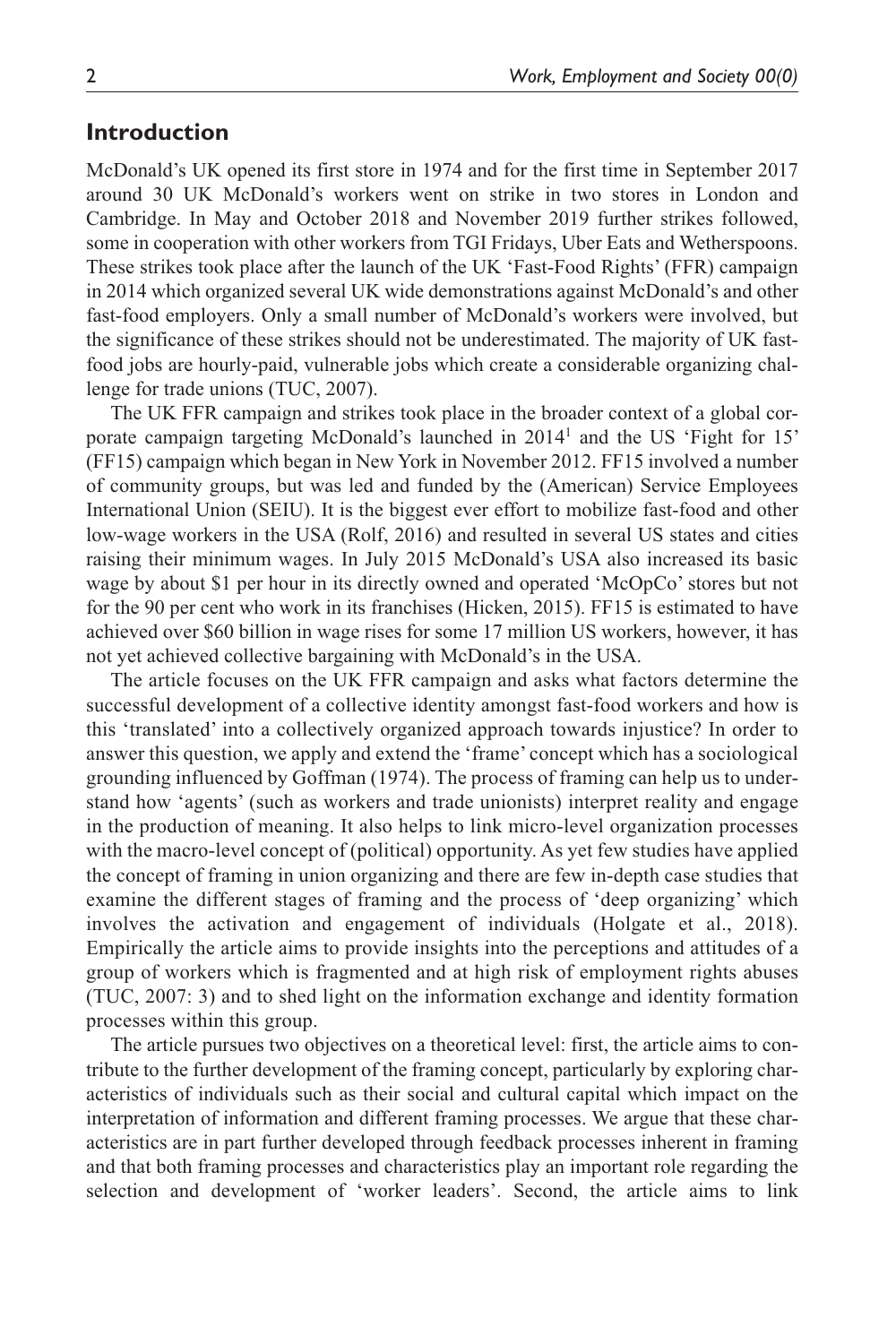individual and collective perceptions of real-world events with the concept of (political) opportunity and available support mechanisms from external stakeholders. In this regard it tries to explore to what extent personal and collective perceptions of available support from the broader environment have an influence on the strength of collective identity formation processes. In the following section, the article provides some background information with regard to McDonald's and the UK FFR campaign before setting out the theoretical framework.

# **McDonald's and the UK FFR campaign**

In 2019, as the largest food-service company in the world, McDonald's and its franchisees employed around 2 million workers in 37,855 stores in 120 countries. McDonald's is the market leader in the UK food sector and employs over 100,000 people in more than 1300 stores. Around 90 per cent of these are operated as franchises. The FFR campaign represents the first serious attempt to organize McDonald's UK workers. However, the McDonald's Corporation poses a considerable challenge. Its basic ethos is anti-union and in practice it has only 'accepted' independent unions when it has been forced to do so – such as in mainland Western Europe and more recently in New Zealand – but such organizing successes have nearly always involved continued struggle (Leidner, 2002; Royle, 2000, 2010; Tannock, 2001).

The proportion of McDonald's global franchises has been increasing steadily and today around 90 per cent are franchise operations. McDonald's plans to increase this further over the next few years because as the then CEO Steve Easterbrook put it, '... franchising. . . is incredibly liberating for us as a McDonald's system' (Taylor, 2015). Franchising may be 'liberating' for the Corporation, but as has been documented elsewhere, McDonald's retains an extremely tight control over its franchisees (Leidner, 2002; Royle, 2000, 2010). Format franchises of this kind are legally independent entities, but economically dependent on the franchisor (Hardy, 2018). McDonald's makes more money from the ownership of its sites (through franchisee rents and royalties) than it does from selling burgers. However, labour costs are a significant proportion of store operating costs and in such a highly controlled and standardized system, labour is one of the few areas where savings can be made. 'Good' store manager performance at McDonald's is therefore based on low labour costs; as a result most stores are expected to keep labour costs at around 15 to 17 per cent of sales (Leidner, 2002; Royle, 2010; Tannock, 2001). As previous studies have shown (Rolf, 2016; Royle, 2010), this is mostly achieved through limited or zero hours contracts (ZHCs), understaffing on shifts, and hiring workers on the low wage rates; with high labour turnover rates often being the result (150 per cent per annum is the norm at McDonald's UK). Driven by the need for profitability franchisees are likely to put further downward pressure on labour costs increasing the likelihood of labour violations. At the same time the franchise system allows franchisors like McDonald's to distance themselves from such labour violations (Hardy, 2018; Ji and Weil, 2015).

The Bakers, Food and Allied Workers Union (BFAWU) established in 1847 has around 20,000 members and was key to the launch of the FFR campaign. According to the BFAWU President, the union had not undertaken any significant industrial action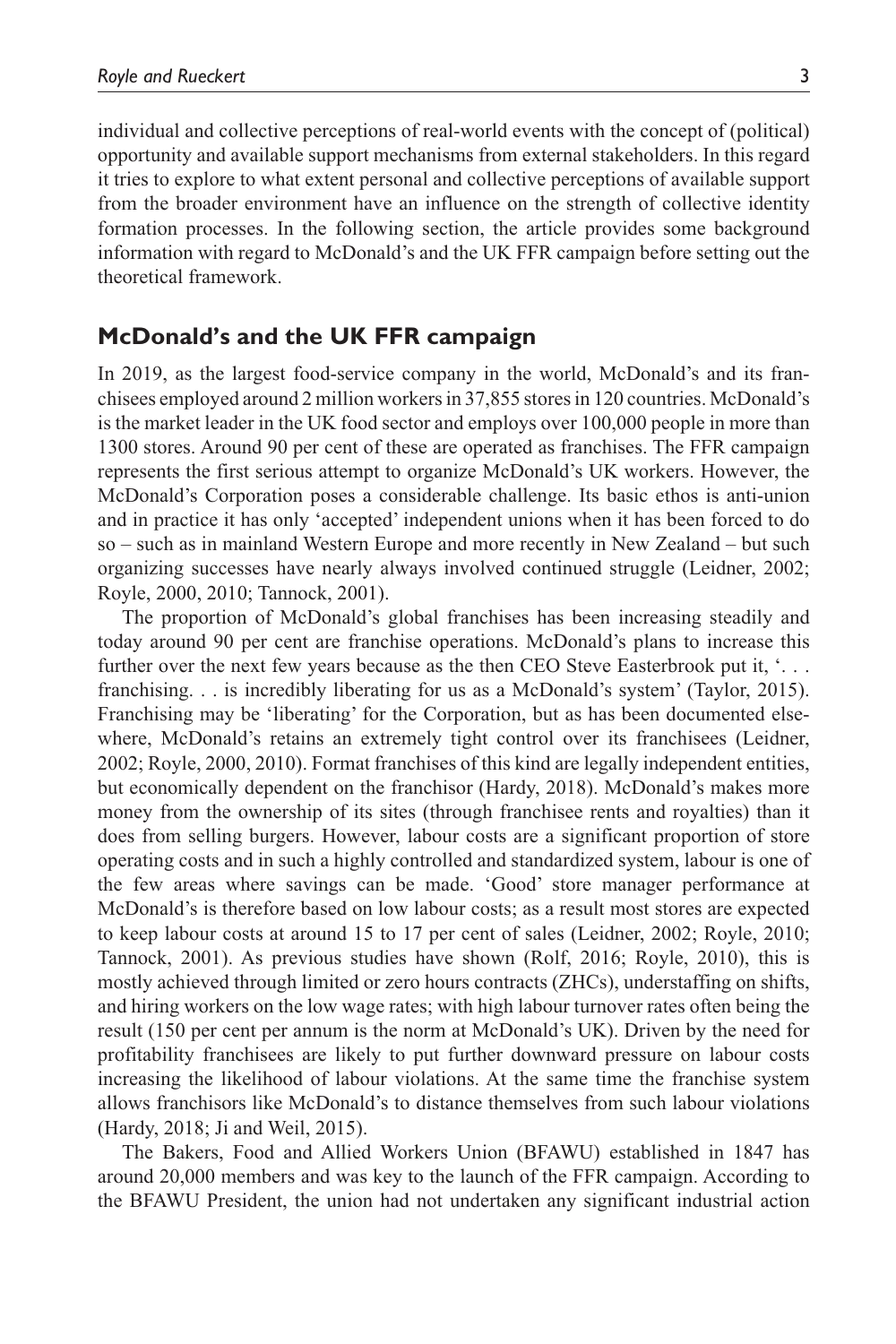since 1979. However, in 2013 they led a strike at the Hovis bakery in Wigan against the introduction of ZHCs. This dispute was successfully settled after only two walk outs and as the BFAWU President stated in 2017,

. . .it was an inspirational strike, that enthused others . . .we'd demonstrated. . . that collective action. . .wins, . . .it brought in people that normally would never have been anywhere near a picket line. . . I realized we needed to 'up our game'. . .but we needed to look at how we could engage with people that currently weren't engaged with us.

Given the success of the Hovis campaign, the ongoing context of 'FF15', Labour Party support and discussions with other labour activists, the BFAWU decided to launch the FFR campaign in January 2014. Several Labour MPs supported the campaign including (the then) Labour Party Shadow Chancellor John McDonnell, as well as other groups such as Unite the Resistance (Socialist Workers Party), the National Shop Stewards Network, Youth Fight for Jobs and Disabled People Against Cuts. The initial aims of the campaign were union recognition, the abolition of ZHCs and youth rates. In June 2014 the BFAWU included the demand for a £10 per hour minimum wage (this increased to £15 in 2019).

In 2013 the SEIU had already discussed the idea of an international campaign with the IUF (International Union of Food, Agricultural, Hotel, Restaurant, Catering, Tobacco and Allied Workers' Associations). However, the larger UK unions considered the fast-food sector to be too challenging to organize. Two months after the BFAWU launched FFR, the SEIU contacted the BFAWU to offer their support and from August 2015 the SEIU funded the salary for one year for one full-time BFAWU national fast-food organizer (BNO). With support from other unions such as UNITE, the BFAWU have continued to employ the BNO on a longer term basis. This is significant because the BNO has played an important role in identifying, training and encouraging worker leaders at McDonald's. The SEIU and the New Zealand Unite Union also provided advice and support by phone, sent organizers to the UK and provided training for BFAWU officials and worker leaders.

# **The development of a collective identity – Framing and (political) opportunity**

In order to transform individual interests into collective interests, formal and informal processes of internal workplace democracy including dialogical processes are important (Atzeni, 2016). Workers in the fast-food sector face similar material conditions, but as earlier studies have shown, the characteristics of this workforce (made up of varying proportions of students, second income earners, economic migrants and those marginalized in the labour market) are fragmented and likely to be acquiescent to the managerial prerogative (Royle, 2000). Many workers do not have a strong 'sense of identity, attachment and allegiance' (D'Art and Turner, 2002: 11). However, some workers do exhibit a fundamental sense of solidarity when they refer to '. . .themselves as "we" in relation to the "others"', in other words they distinguish between themselves as workers and management (D'Art and Turner, 2002: 12). The level of perceived justice which influences social relations within an organization is determined by 'the proper exercise of power in the organization' which includes 'keeping promises', 'fulfilling contracts with employees'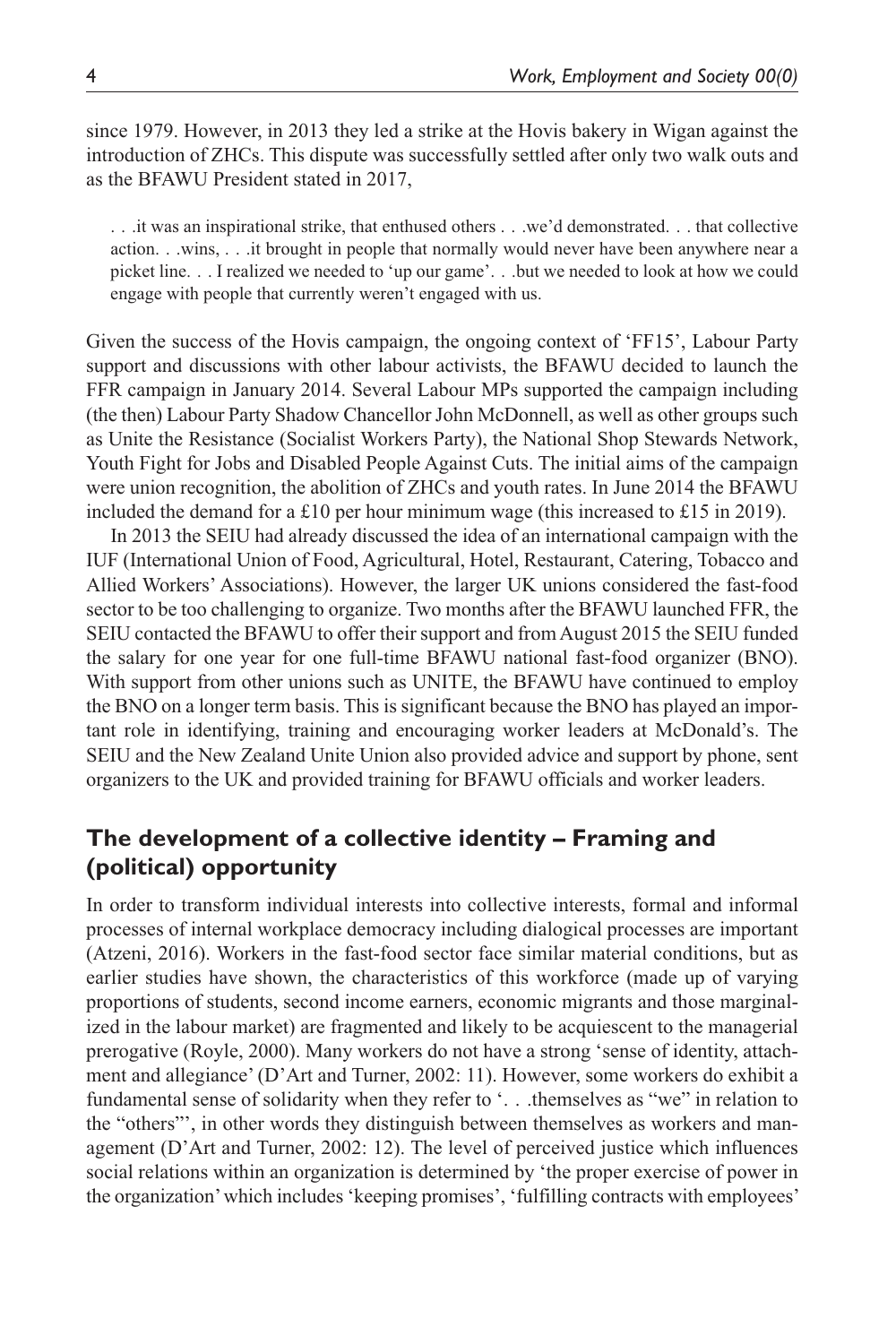and 'fair remuneration' (Zawadski, 2018: 180). Lopez-Andreu (2019) noted that as yet little is known about the processes which underlie the formation and sustainment of a collective identity and solidarity among workers in fragmented employment systems with a weak or non-existent trade union presence. The acknowledgement of this 'black box' is not new, nevertheless, little progress has been made in shedding further light on identity building processes in fragmented workforces.

More than two decades ago, Kelly's (1998) mobilization theory which builds on the work of Tilly (1978) and McAdam (1982) provided a basic analysis regarding the identification of social injustices by workers and the process of forming a collective identity. However, there was little explanation of the '. . .active, processual phenomenon that implies agency and contention at the level of reality construction' (Benford and Snow, 2000: 614). Gahan and Pekarek (2013), Gall (2003), and Frege and Kelly (2003) argued that framing and the concept of collective action frames need to be considered in this context because they can help to develop a deeper understanding of the processes through which individuals form a sense of collective identity. This is of particular importance because ultimately individual and collective interpretations of experiences, grievances and discontent '. . .effect whether and how they are acted upon' (Snow et al., 1986: 465). The arguments made in favour of a more rigorous application of the framing concept also feed into recent critiques of Kelly's work. For example, following McAlevey (2016), Holgate et al. (2018) argue that the organizing and mobilization concepts need to be examined separately. According to McAlevey (2016: 10) organizing:

. . .places the agency for success with a continually expanding base of ordinary people, a mass of people never previously involved, who don't consider themselves leaders at all. [. . .] Ordinary people help make the power analysis, design the strategy, and achieve the outcome.

The authors support this argument, but suggest that framing processes need to be considered in more detail with regard to the role which worker leaders play and their individual characteristics. This is important as worker leaders take on the role of a 'change agent' or 'catalyst' at store level arguably leading a new identity development process amongst the workforce. The following paragraphs introduce the 'frame' concept and the core framing tasks, and describe some key individual characteristics drawing on Bourdieu's (1984, 1986) work.

The term 'frame' originally derives from the work of Goffman (1974: 21) and describes a 'schemata of interpretation' which enables individuals to interpret, label and organize their own experiences. The 'agency' of perceived injustice by individual workers and trade union leaders is essential in terms of generating interpretative frames. Frames provide a broader definition of an ongoing situation and they are culture specific and socially shared. Furthermore, they are influenced by individual characteristics which impact on the attribution of subjective meanings to perceived situations (McAdam, 1982). The bridging of these subjective interpretations and meanings which result in the development of collective action frames can be achieved through discursive processes (conversations between individuals) as well as through organizational outreach and the diffusion of information through interpersonal networks and the media such as the internet. Collective action frames represent a 'shared understanding of some problematic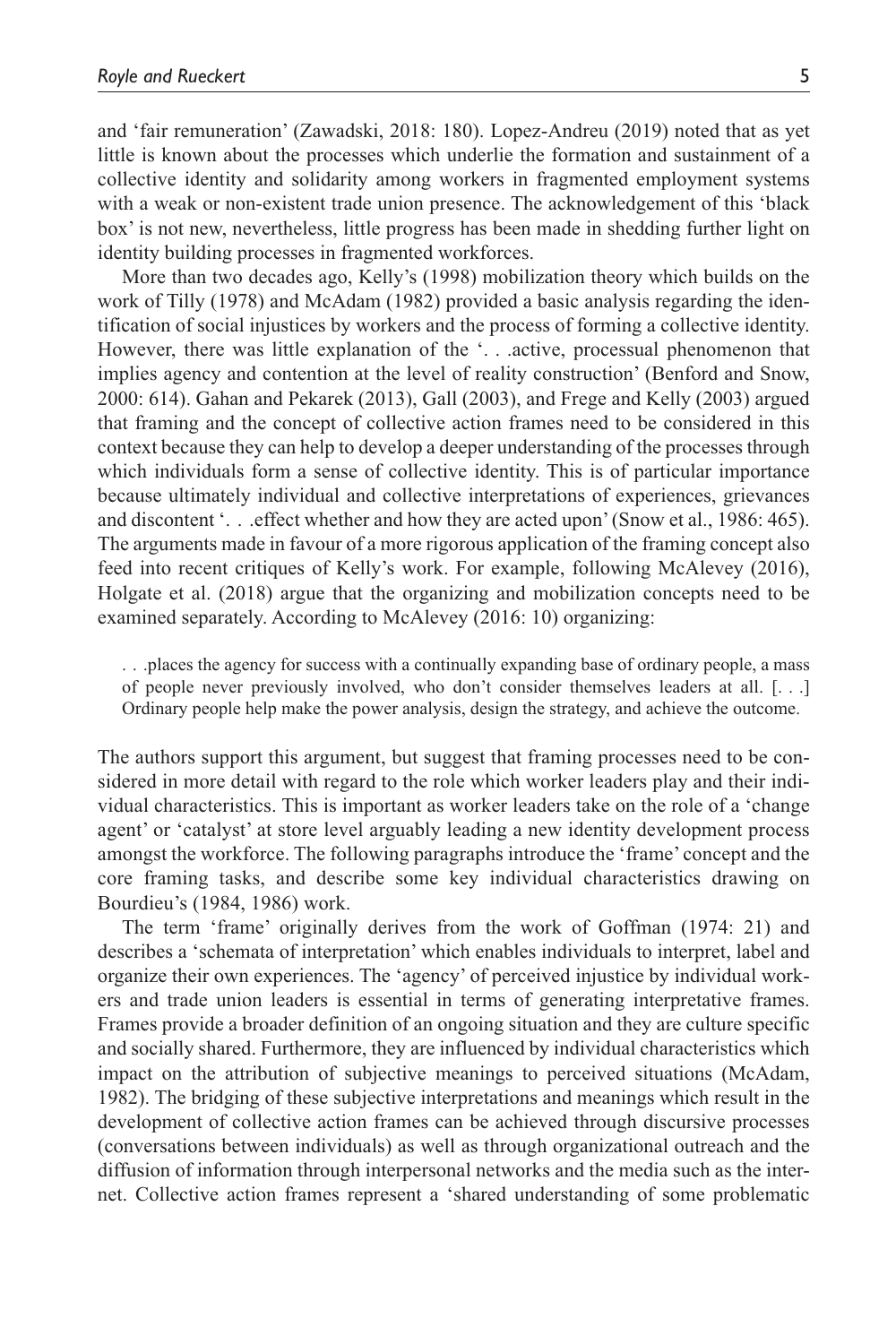condition' which needs to change and they 'articulate an alternative set of arrangements' (Benford and Snow, 2000: 615).

Benford and Snow (2000) identify three interrelated core framing tasks including diagnostic, prognostic, and motivational framing. Our study focuses on diagnostic and prognostic framing. The first refers to the identification of the nature and the source of the problem and the latter involves the identification and articulation of solutions to the problem. Motivational framing which refers to the rationale for engaging in collective action and the 'call to arms' is not within the scope of this article. The authors argue that both, individual perceptions of reality and the identification and articulation of problems, are strongly influenced by the knowledge and education (cognitive ability) of individual actors, their economic means and the availability of contacts and social networks which can function as an 'eye-opener' and support. According to Bourdieu's (1984, 1986) theory of capital, knowledge and education can be described as cultural capital, economic resources as economic capital, and social networks as social capital. The amount of capital which an individual has available influences their position in society, their outlook on the environment and is closely related to the formation of 'habitus'. According to Bourdieu (1986), the habitus of individuals reflects their living conditions and structures, their perceptions and the evaluation of their environment and work. Habitus has some overlap with framing as both stress the role which individual agents play with regard to the interpretation of reality, but in contrast to framing it focuses more strongly on social conditioning and '. . .the competence of individuals and groups to understand the characteristics and different dimensions of social problems' (Husu, 2013: 273).

Some McDonald's workers may share the same habitus with other low-paid workers in the fast-food industry. However, we argue that those workers who become worker leaders have accumulated higher cultural and social capital over time and are likely to depend economically on their employment. Their social capital enables them to interpret information which is available in the organizational environment in a more critical way and to become 'leaders', allowing them to '. . .offer frames, tactics, and organizational vehicles' to their co-workers and '. . .to construct a collective identity and participate in collective action at various levels' (Morris and Staggenborg, 2004: 180). Worker leaders are close to their co-workers and they are more likely to be able to develop trusting relationships more quickly than external agents such as trade union officials.

The decision to become involved and to take a leading role with regard to the development of a collective identity amongst workers depends on personal views and attitudes as well as on the external environment (Meyer, 2004). The extent to which workers perceive opportunities within the environment has an impact on the desire of workers to become active. In other words, actions can be explained '. . .by what people can do and by what they want to do' and by the 'beliefs' of people regarding opportunities (Elster, 1989: 14, 20). Opportunities are external to a person and vary over time (McAdam, 1982). Tarrow (1998: 71) argues that the '. . .levels and types of opportunities people experience, the constraints on their freedom of action, and the threats they perceive to their interests and values, vary over time and from place to place'.

In this respect the 'political process framework' and 'political opportunity structure' as part of this framework play an important role (Kriesi, 2004). The 'political opportunity' concept was developed into a more comprehensive theory by Tilly (1978) and has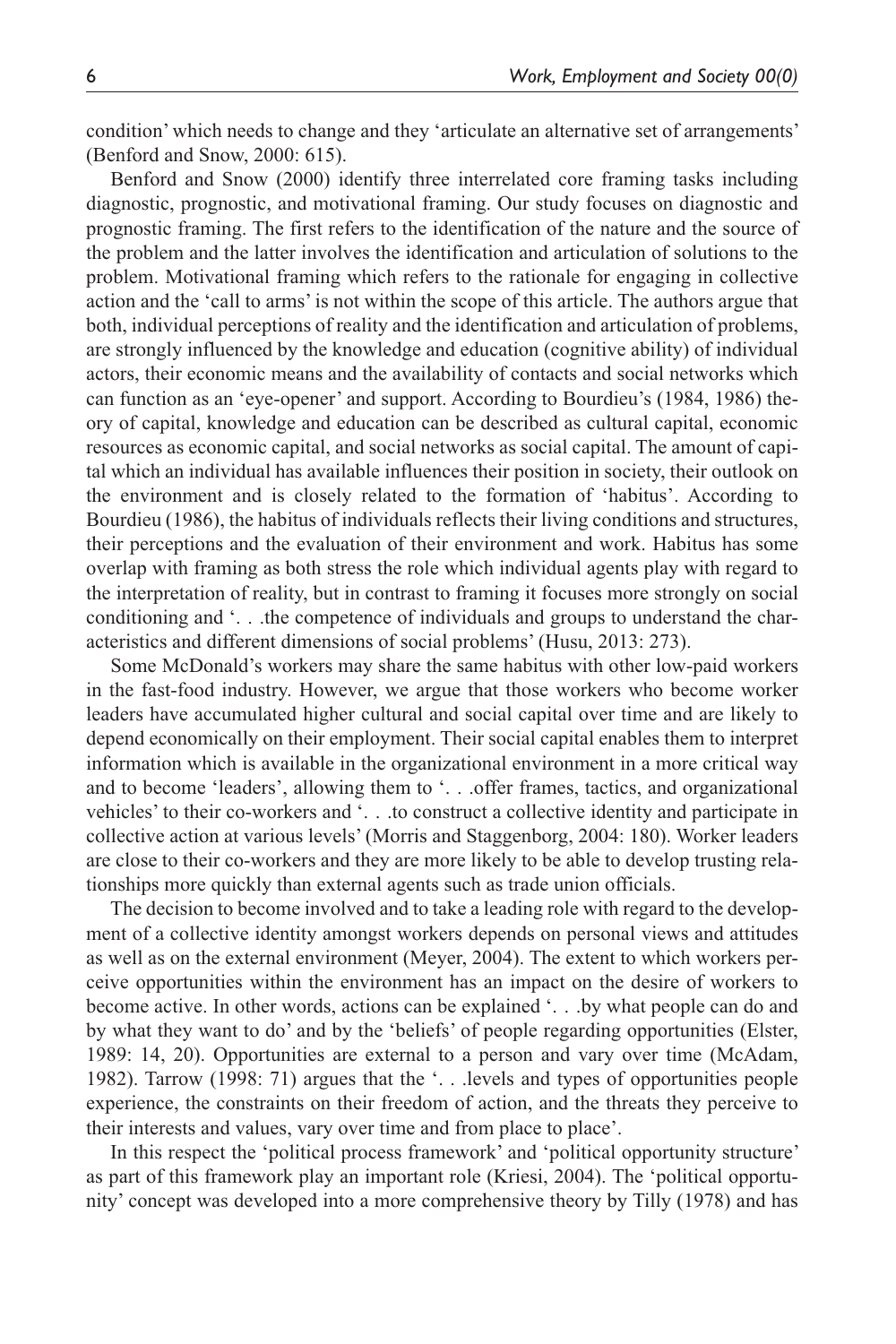

**Figure 1.** Framing in the workplace and influential dimensions. Source: authors' own elaboration.

since been widely used in the social movement literature to examine how social movements respond to the world around them. However, to date there has been no coherent definition and agreed approach with regard to its application and therefore researchers still face the challenge of trying to clearly establish the features of the external world which affect the development of protest movements (Giugni, 2009; Meyer and Minkoff, 2004). Tarrow (2011: 32) defines political opportunity as '. . .consistent – but not necessarily formal, permanent, or national – sets of clues that encourage people to engage in contentious politics'. Following Tarrow (2011) we define the concept of 'opportunity' in a narrower sense focusing on those factors in the environment that can be perceived as steering the desire for change amongst individual actors and an opportunity to act on and challenge the status quo. These factors include for example policies introduced and implemented by the government, the availability of influential allies such as politicians, the media, customers and the general openness of the political system in terms of access to participation for leaders (Blyton and Jenkins, 2013; Heery and Frege, 2006; Kessler and Bach, 2011). Trade union organizers and politicians '. . .can lend their prestige and organizing skills' to workers (McAdam, 1982: 47) and help to build internal solidarity. The media, particularly social media, can support a quick and wide dissemination of discontent, helping to draw attention to collective action or a campaign, even though it is arguably no substitute for the interpersonal thrust that comes from personal ties (Tarrow, 2011). The following framework summarizes the framing tasks, the dimensions which are related to these tasks and the relationship between framing, personal characteristics and the external environment.

So far, the framing concept from Benford and Snow (2000) has been widely received and adopted with regard to the analysis of protest and social movements. However, there is little application of the framing concept and virtually no in-depth analysis available with regard to workplace relations and in particular fragmented and atypical workforces. We argue that the application of the framing concept in this context needs to give particular attention to ordinary workers and the transformation of some of these workers into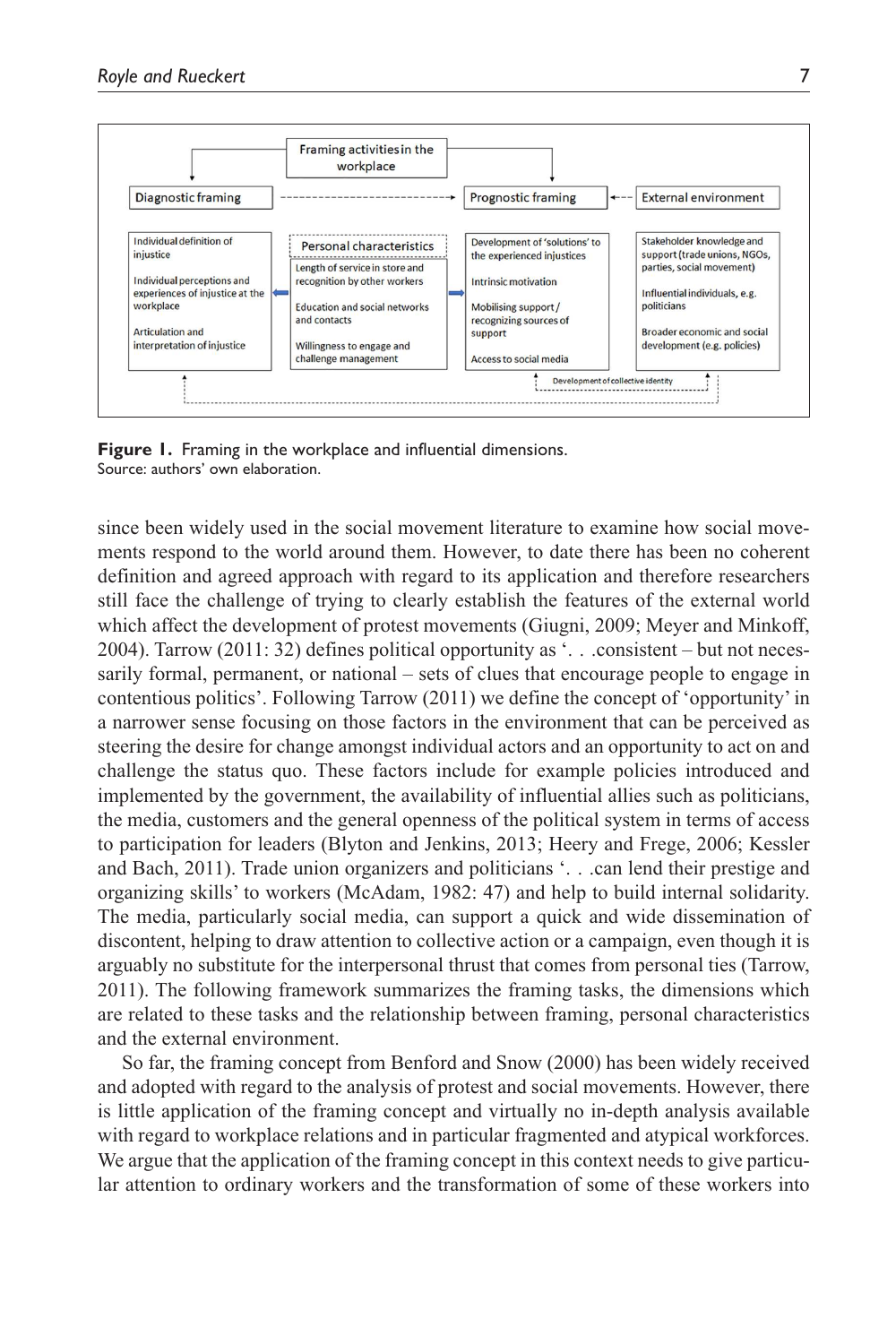worker leaders, as it is these workers who are crucial for connecting other workers. We suggest that the factors which influence and support this transformation of individuals can be examined by the help of Bourdieu's theory of capital and the interconnection with the external environment. This we argue is because available 'opportunities' in the external environment have a particular impact on prognostic framing and individual perceptions and interpretations regarding injustice.

## **Research methods**

The data for this article are based on an ongoing qualitative study of employment conditions in the international fast-food sector. We conducted semi-structured, face-to-face interviews with McDonald's workers, trade unionists and labour leaders in the UK. The interviews spanned a period of over five years from May 2014 to January 2019, although the majority of interviews were conducted in 2017 and 2018. It is challenging to gain access to fast-food workers because of the combination of high labour turnover, ZHCs and sometimes unpredictable shift patterns and a salaried store management versed in keeping workers' voices silent and fearful of management reprisals. As previous studies of employment relations issues in fast-food have shown (Reiter, 1991; Royle, 2000) gaining formal access from fast-food firms like McDonald's to do interviews with hourly-paid workers about the reality of working conditions is extremely difficult. For that reason, interviews were conducted outside the workplace so that workers could talk freely about their experiences. The interviews varied in length from 20 minutes to over two hours and some of the participants have been interviewed several times.

Access to workers was predominantly gained through the existing contacts of one of the authors, trade union officials and from snowballing with workers. The majority of interviews have been conducted in five UK stores which were involved in strike action. In order to anonymize the stores, we named them in accordance with the region in which they were located (see Table 1). In the five stores 16 interviews have been conducted between 2015 and 2018. Furthermore, four interviews have been conducted with workers in four stores which were not involved in strike action, and 18 interviews were conducted with trade union officials including 14 interviews with UK representatives and four interviews with representatives from the SEIU (USA), the IUF (Global Union Federation) and Unite (New Zealand).

All interviews were audio-recorded and transcribed by a transcription service recommended by the university. We applied an inductive approach to thematically analyse the data, aiming to identify and interpret similar emerging 'themes' in the interviews. The identification and interpretation of the themes were guided by our research question, but we aimed to adopt a flexible approach in order to deal with the research topic. After reading through the transcripts several times, initial codes (the 'building blocks' of themes) were retrieved from the data. In this context, the analysis focused on the views of individual workers and trade unionists in an attempt to identify commonalities and differences in perceptions across the different stores. Codes with similar content were combined into overarching themes. For example, the codes 'political interest' and 'want revenge' were subsumed under the theme 'intrinsic motivation' which we relate to the 'prognostic' framing task.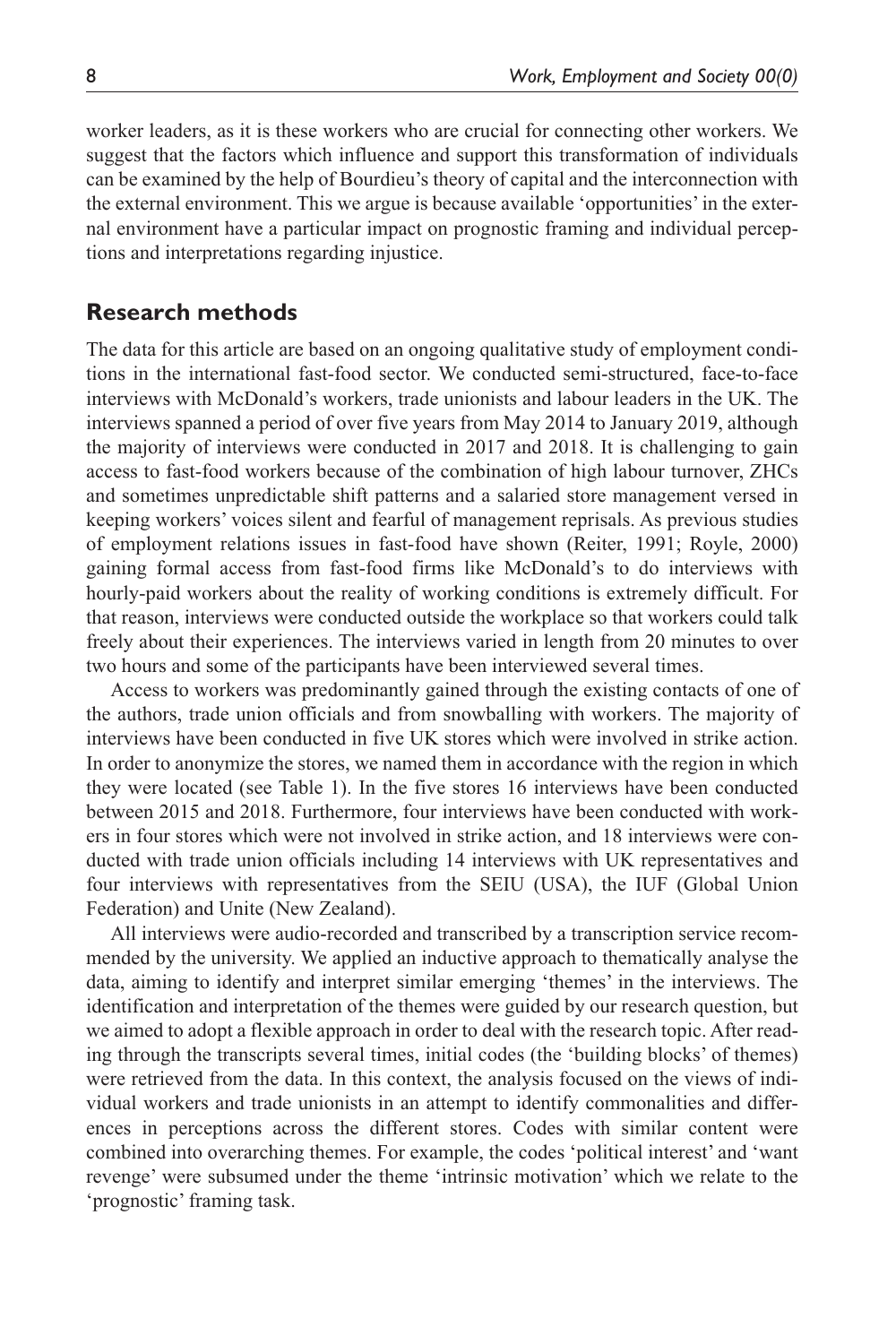| Respondent, store location,<br>McOpCo or franchise        | M/F | Age range<br>of worker | Years of<br>service | When interviewed | Number<br>of times<br>interviewed |
|-----------------------------------------------------------|-----|------------------------|---------------------|------------------|-----------------------------------|
| McDonald's workers and stores involved in the strikes     |     |                        |                     |                  |                                   |
| Eastern-England (McOpCo)                                  |     |                        |                     |                  |                                   |
| TI crew                                                   | M   | $21 - 29$              | 4.0                 | 2015, 2017, 2018 | 3                                 |
| S <sub>2</sub> crew                                       | M   | $21 - 29$              | 1.5                 | 2017, 2018       | 2                                 |
| T <sub>2</sub> crew                                       | M   | $18-20$                | 1.5                 | 2018             |                                   |
| South-London (McOpCo)                                     |     |                        |                     |                  |                                   |
| SI crew                                                   | F   | $21 - 29$              | 3.0                 | 2017, 2018       | $\overline{2}$                    |
| S3 shift manager                                          |     | 30-50                  | 20.0                | 2018             |                                   |
| BI shift manager                                          |     | $21 - 29$              | 6.0                 | 2018             |                                   |
| L <sub>2</sub> crew trainer                               | M   | $21 - 29$              | 6.0                 | 2019             |                                   |
| M3 crew                                                   | F   | 30-50                  | 7.0                 | 2019             |                                   |
| North-West (Franchise)                                    |     |                        |                     |                  |                                   |
| L1 crew trainer                                           | F   | $21 - 29$              | 2.0                 | 2018             |                                   |
| North-London I (McOpCo)                                   |     |                        |                     |                  |                                   |
| RI crew trainer                                           | M   | $21 - 29$              | 5.0                 | 2018             |                                   |
| North-London 2 (Franchise)                                |     |                        |                     |                  |                                   |
| VI crew                                                   | F   | $30 - 50$              | 2.0                 | 2018             |                                   |
| M <sub>2</sub> crew                                       | M   | $21 - 29$              | 0.5                 | 2018             |                                   |
| McDonald's workers and stores NOT involved in the strikes |     |                        |                     |                  |                                   |
| Yorkshire I (Franchise)                                   |     |                        |                     |                  |                                   |
| II crew                                                   | M   | $18-20$                | 1.0                 | 2015             |                                   |
| Yorkshire 2 (Franchise)                                   |     |                        |                     |                  |                                   |
| MI crew                                                   | M   | $18-20$                | 2.0                 | 2014             |                                   |

# **Table 1.** Schedule of respondents.

*(Continued)*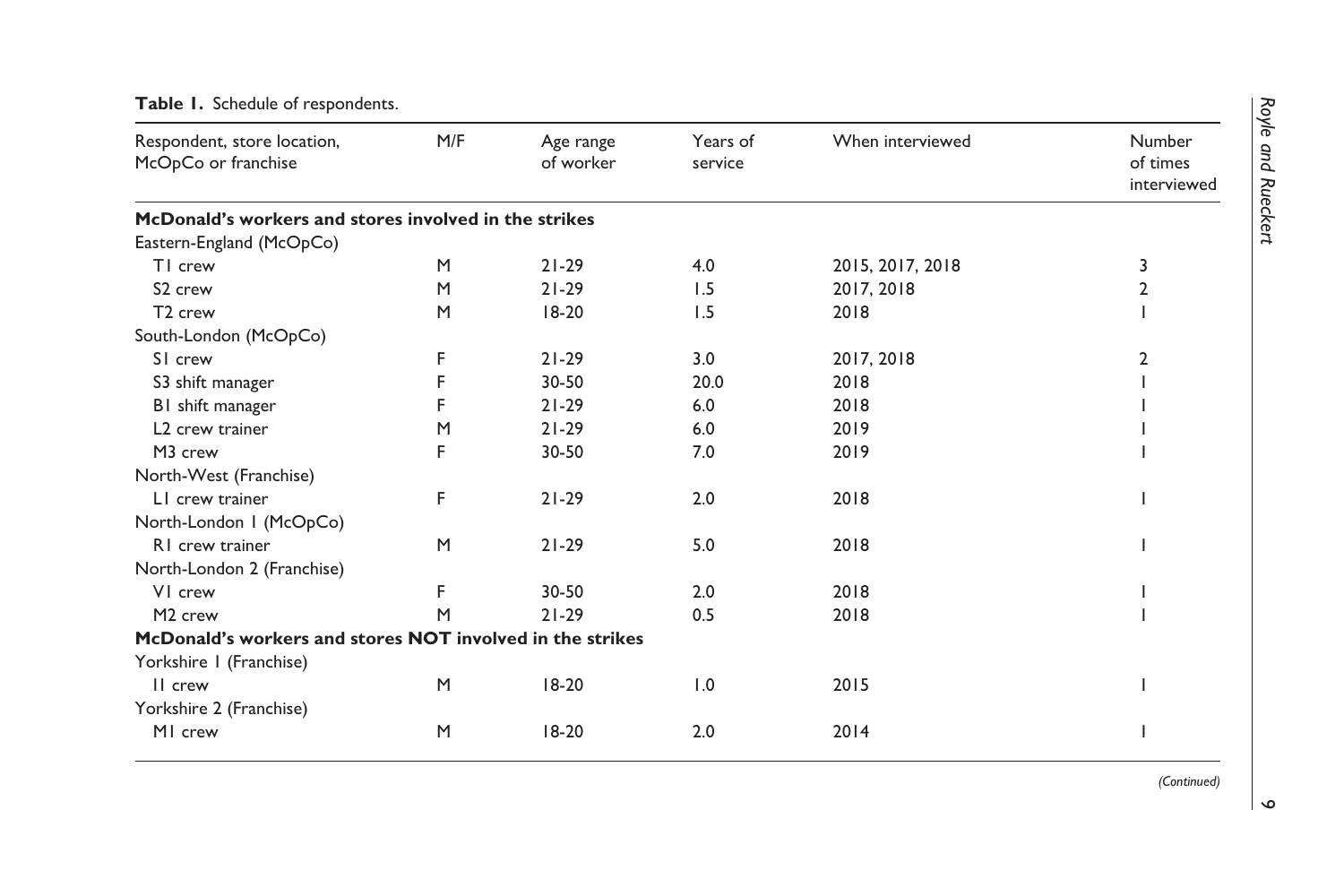| Respondent, store location,<br>McOpCo or franchise | M/F | Age range<br>of worker | Years of<br>service | When interviewed             | Number<br>of times<br>interviewed |
|----------------------------------------------------|-----|------------------------|---------------------|------------------------------|-----------------------------------|
| North-London 3 (Franchise)                         |     |                        |                     |                              |                                   |
| S4 crew                                            | F   | 30-50                  | 12.0                | 2018                         |                                   |
| Southern-England (Franchise)                       |     |                        |                     |                              |                                   |
| KI shift manager                                   | F   | $30 - 50$              | 13.0                | 2018                         |                                   |
| <b>BFAWU</b> officials                             |     |                        |                     |                              |                                   |
| President                                          | M   |                        |                     | 2014, 2015, 2016, 2017, 2018 | 5                                 |
| National FFR organizer (BNO)                       | M   |                        |                     | 2015, 2016, 2017, 2018, 2019 | 5                                 |
| Regional officer S                                 | M   |                        |                     | 2014                         |                                   |
| Regional officer H                                 | M   |                        |                     | 2015                         |                                   |
| Media/Press officer                                | M   |                        |                     | 2018                         |                                   |
| SEIU I                                             | M   |                        |                     | 2015, 2017                   |                                   |
| IUF I                                              | M   |                        |                     | 2017                         |                                   |
| Unite NZ I                                         | M   |                        |                     | 2018                         |                                   |
| UK labour activists involved in the strikes        |     |                        |                     |                              |                                   |
| Labour Activist LAI                                | M   |                        |                     | 2017                         |                                   |
| All interviews total                               |     |                        |                     |                              | 38                                |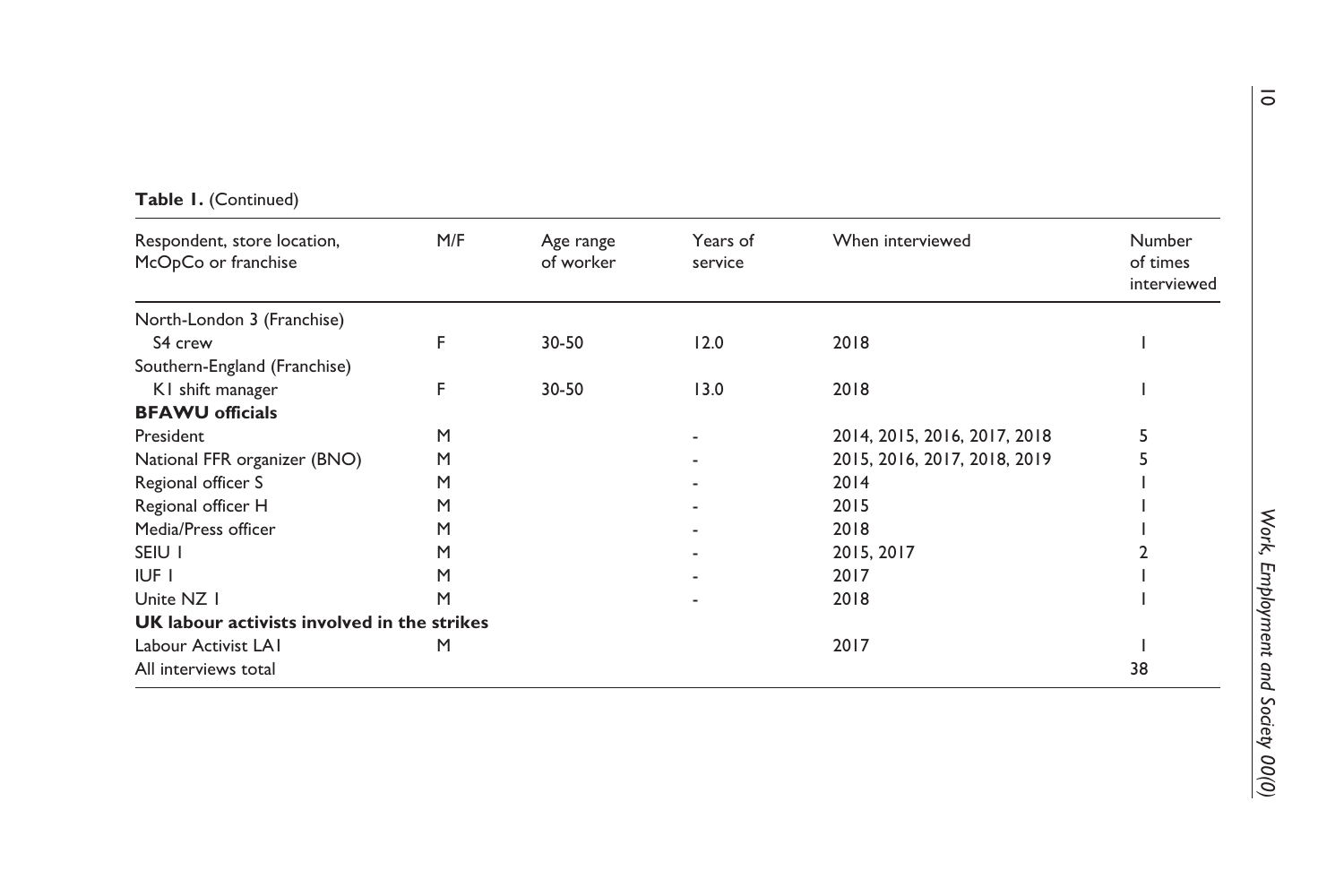# **Framing applied – Diagnostic and prognostic framing amongst fast-food workers**

Diagnostic framing, in other words problem identification and articulation by individuals, is influenced by the level of personally experienced deprivation and circumstances. This can include perceptions and experiences of material deprivation (working contracts, low wages) and social relations determined by the organization which impact on the personal identity and personal situation of employees. Our findings reveal that individual perceptions and the interpretation of working conditions and workplace issues is determined by the personal financial and family situation, previous experiences in other organizations, the length of service, social contacts (such as friends) and education. For example, while some fast-food workers may not rely on their wages to support their existence, others may rely entirely on their earnings from their employment.

# *Individual perceptions and interpretations of injustice*

All interviewees worked as hourly-paid workers and expressed concern and anger about several different issues in their stores. The main problems raised by workers were low pay, work contracts, health and safety and the very frequently disrespectful and bullying behaviour of some salaried store managers (T1, S2, L2). For example, some workers reported being phoned at home and asked to come in when they were sick (S3, L2, M2). Others reported continuous understaffing (K1, L1, S4, I1), inadequate notice and lastminute changes of shifts (L1), sometimes leading to 'off the clock' work, being stopped from leaving work when sick, missed breaks and breaks allocated at times that only suited management (B1, S3, L2, M1, S4) and the alleged sexual harassment of young workers (T1, R1).

It has long been established that UK McDonald's hourly-pay rates are low, for the majority only a little higher than the minimum wage (Royle, 2000), with the lowest wages in McDonald's franchises. Pay is particularly low for under 21s and under 18s. One crew member (T2) earned just  $\text{\pounds}4.75$  per hour and although he worked an eight hour shift four days a week, he could not afford to rent a room and had been couch-surfing for some time. For older workers it was not substantially better. A crew member 25 years old (S2), earned £7.55 per hour and had to choose between eating a meal or visiting his son who lives with his mother 60 miles away. However, as one crew member pointed out, he was well aware of the fact that McDonald's is 'not a great place to work' but he accepted it 'for what it was' (L2).

There is no legal mechanism in the UK to force franchisees to pay the same wages and benefits as those offered to workers in company-owned stores. McDonald's recommends but does not enforce wage rates. As a result, McOpCo stores provide some additional benefits which are not available to workers in franchises, such as for example medical insurance (depending on length of service), child vouchers and an additional night rate of (£1 per hour between 12.00 midnight and 5am). McOpCo pay rises were not automatically passed on to franchise workers as one hourly-paid franchise employee stated: '. . . they [co-workers] were quite shocked that they wouldn't get the pay rise cos they're in a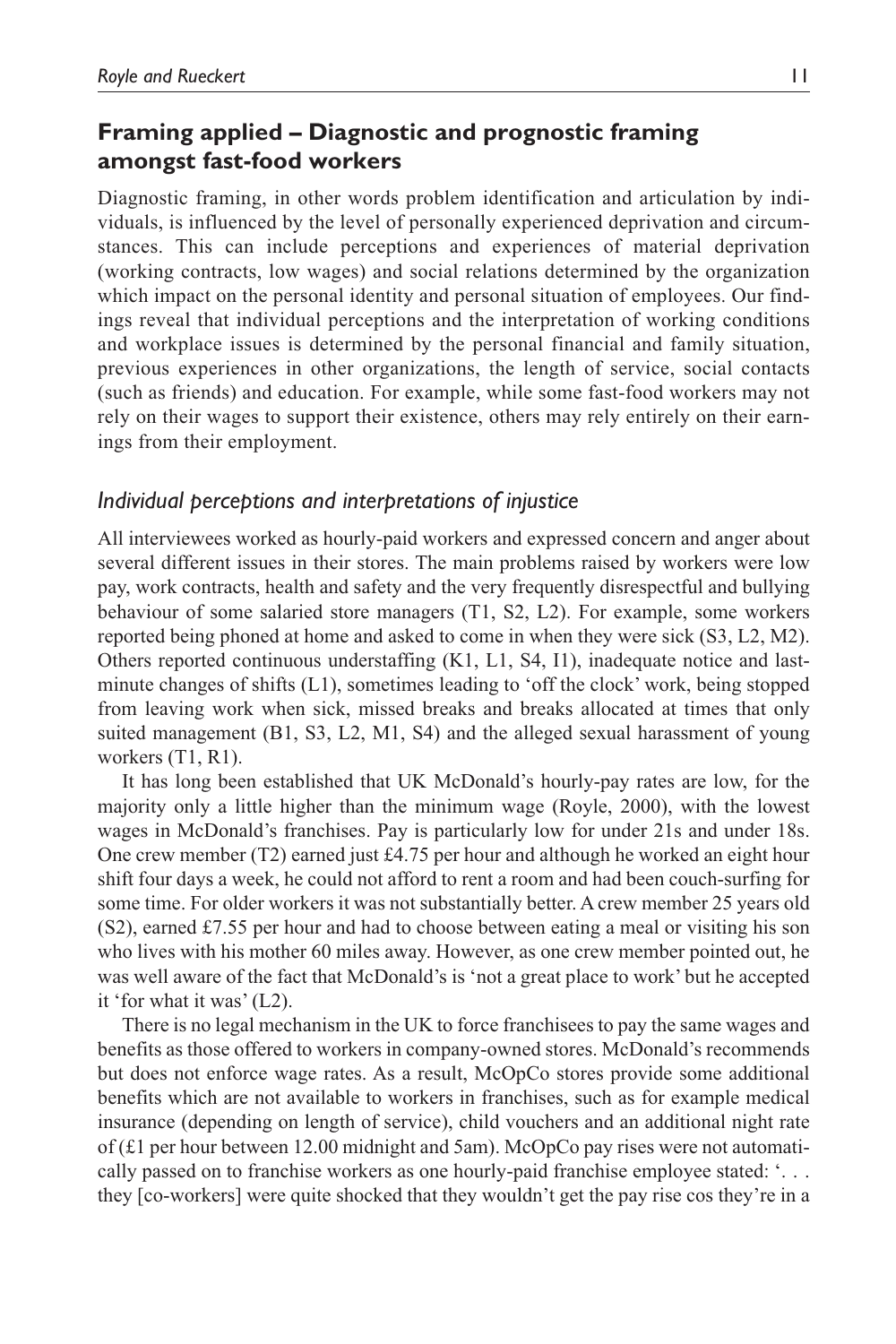franchise. . .I blame McDonald's and the franchise owner. It's annoyed a lot of people and made them quite angry' (L1).

Low pay is compounded by ZHCs and in some cases wage theft or 'shaving', where managers electronically reduce workers' hours. In this context a shift manager (S3) confirmed that business managers use working hours as a tool to get 'control over people's lives' and to ensure compliance with organizational standards.

However, one of the most predominant factors raised by workers was the bullying, aggressive and disrespectful behaviour of salaried store managers. In almost all the stores which were involved in strike action workers reported these behaviours as the following quotes illustrate:

.. .they're not very professional, ... the managers will talk to staff like 'where's the  $f^{**}$ 'ing burger?!' or when I complained about his mistreatment of a worker he used to say, 'I could make you cry if I wanted to'. (S3)

Our last business manager wasn't great, but our most recent business manager is a real bully, he seems to enjoy it, he picked on a woman in her early 30s who has Asperger's, he shouted at her and told her to sign her own resignation. She'd worked there for 15 years. Luckily her mother threatened legal action. She was paid compensation and kept her job. (S2)

The business manager is a bully, she's worked at McDonald's for 20 years, when it's busy she screams at everyone, throws things at staff, whatever comes to hand, it's a very unpleasant climate; even customers have noticed. (L1)

Managers often show little respect for workers (T1) which is perceived by workers as 'maltreatment' (Zawadski, 2018). In accordance with Mele (2014), this becomes manifested as aggression in the workplace and performed in action or in words, for example by speaking insultingly and harshly, as well as psychological and sexual harassment. Several interviewees reported that managers do not protect workers against aggressive and abusive behaviour from customers and avoid their own responsibilities as the following quotations from two crew members demonstrate:

. . .expected to take abuse from customers all the time. I've seen workers get burgers thrown in their faces. . . a customer last week ordered a milk shake and the machine broke. . . so, one of the girls is trying to fix it and he started throwing sauce pots at her and telling her to hurry the f\*\*\* up and stuff like that. (S2)

I think I've got a disposition of where I look out for injustices. I have always seen that where managers leave the floor, I started to see like 2 years ago when managers leave the floor and just let the crew do the work, harder and harder and harder and just like everyone loses their temper and things like that because there is no real leadership and that's where I started to think like, you know. . . (T1)

Injustices were mainly attributed to salaried managers, franchisees, the organizational culture of McDonald's and the 'McDonald's system' (S1, L1). Some crew members stated that better managers could make a difference on a particular shift. However, the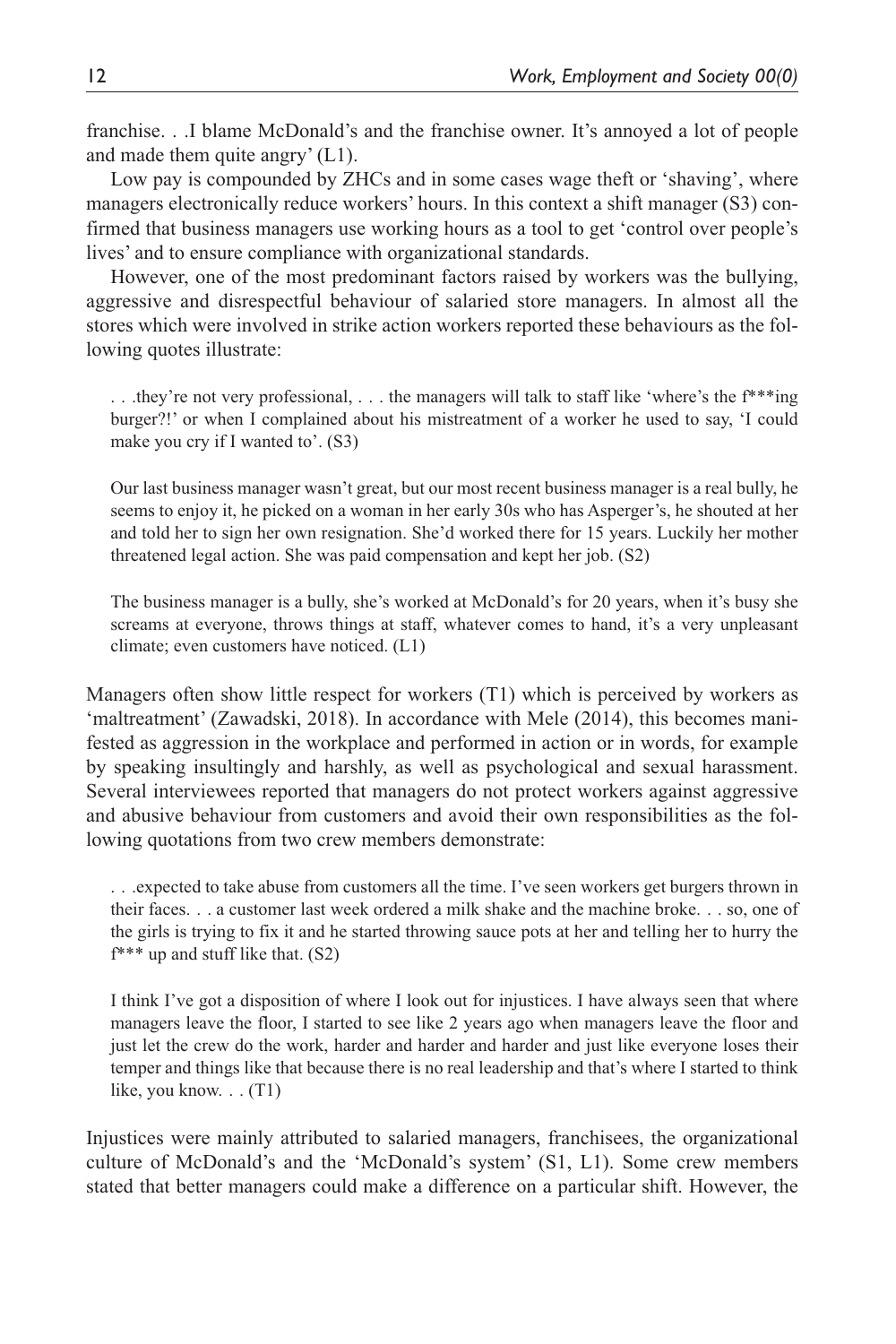'McDonald's system', puts massive pressure on labour costs through the whole chain of command and leads to a 'fear and control' culture which 'indoctrinates' salaried managers (S1). The fear-based culture is shrouded in a 'smoke screen' of human resource management practices and procedures which gloss over or ignore the wrong-doings of managers (T1, S1, S2, L1). In many cases, if brought to the attention of senior management, they are 'just brushed under the carpet' (M3).

# *Prognostic framing – Telling a 'collective story' and developing a 'solution'*

The organizational culture of McDonald's and the company's aggressive approach towards trade unions make it challenging for trade unions to organize and support workers. However, through the FFR campaign, the Bakers union provided crucial support to those workers who became 'worker leaders' at store level and their efforts to align individual perceptions and experiences through the initiation of dialogue and discursive practices. Discursive processes are perceived as vital with regard to connecting workers because they bring attention to grievances and raise awareness amongst workers:

I think the more conversations you have with people, [. . .], they start telling you their experience, so I think it opens your eyes to like how workers have won stuff, or what they've done. (L2)

Those workers who engaged in the development of a 'collective' story at store level, had not only a strong sense of injustice, but also the ability to embed perceived and selfexperienced injustices in the broader political and economic context. All individuals who led discursive processes had in common that they were strongly intrinsically motivated and were less fearful of management than their co-workers. They all believed strongly that some change could be achieved over time. In this context it is important to note that most individual workers who became worker leaders were to some extent 'politicized' before joining McDonald's. Their 'politicization' and existing contacts and social networks and friends, influenced their decisions to join the trade union and to seek support from the external environment as the following quotations demonstrate:

I joined the Socialist Workers Party, I was involved with the anti-fracking movement, I watched a film called Zeitgeist, [. . .] it made me see that capitalism was massively flawed, but as far as I was aware there was no alternative [. . .] then I went to a political festival. I met the BNO, I'd been speaking about what union I should join because I wanted to join one, and he said the BFAWU, that was my first contact with a union. (S2)

Some of my friends are leaders and they suggested I join a union. A friend, a shift manager I worked with, was being hassled. He contacted the Bakers regards his unfair dismissal grievance, so he set up a meeting with the BNO. That's how I heard about the Bakers. (L2)

I'd met [her] at uni. One of my friends was in trouble in another McDonald's store, so we were talking and she said 'Oh, I know the BNO'. We met him in London and his friend took this guy's case on, tribunal and disciplinaries, . . .we joined the union and it snowballed from there.  $\ldots$  (S3)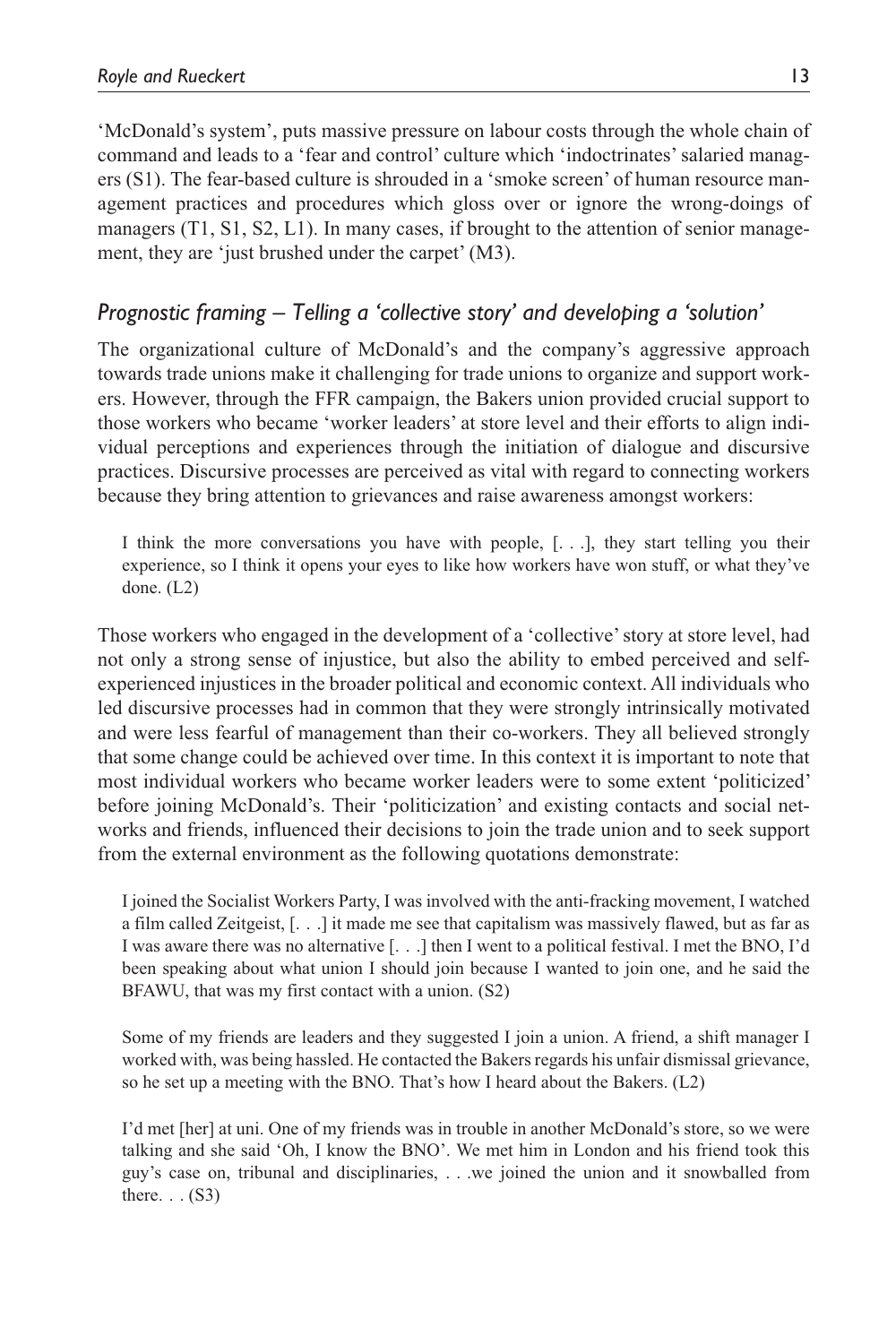The external support, especially from the BFAWU, influenced the strategies of worker leaders as regards how to relate with their co-workers and initiate conversations about joint experiences in the stores. The development of a collective frame is based on finding a consensus around issues which the majority of workers can agree on. One worker leader stated: 'The best way to talk to a worker is by engaging them in what it is that makes them angry about the job' (T1).

A key enabler for initiating conversations between worker leaders and co-workers is the shared experience at store level, including physical closeness and experiences with management on a day-to-day basis which trade union officials do not have. The daily joint interaction in the stores and the respect for worker leaders were crucial for coworkers to overcome their fears and to express their opinions more openly. Nevertheless, worker leaders often found it challenging to keep 'leadership' going (S2), and to deal with negative experiences including for example being 'rejected by workers' or 'being laughed at by workers' (BNO). The handling of these experiences requires a certain level of mental strength, a strong will to engage, self-control and a positive outlook. One worker leader stated:

[. . .] you've got to maintain people's respect; you've got to maintain people's motivation. So, you've got to look at the ways in which you conduct yourself on the shop floor in terms of pulling managers up, how you represent the people that are coming to the meetings, it's very, very, very difficult. . . (S1)

Worker leaders stated that the training provided by trade unions was useful in terms of learning about employment rights and procedures, but not enough to address all their issues. According to T1, 'It helps a bit but there's still a lot to learn'.

Generally speaking, most workers who decided to engage in prognostic framing and who became worker leaders were not employed as part-time students. Our findings suggest that part-time students who do not depend on the earnings at McDonald's and consider the job as a temporary solution to their economic situation, are not likely to take on worker leader roles. However, in some cases student workers did support workers grievances and actions (L2, M3). With regard to our analysis of prognostic framing, this suggests that higher education and a higher amount of personal cultural capital does not necessarily overcome worker 'acquiescence' to managerial prerogative.

## *A window of (political) opportunity?*

The definition of (political) opportunity applied in this article focuses on factors which have an impact on the development of the individual desire to achieve change and to translate this desire into action. In this context we found that traditional media (newspapers and TV) as well as social media have a signalling function. For example, some workers were motivated by the FFR social media campaign to become BFAWU members and in some cases to become worker leaders. The FFR media campaign raised the profile of the BFAWU amongst workers and 'signalled' the trade union's willingness to challenge McDonald's. The BFAWU's agency in this regard and its success in achieving support in the external environment had a positive impact with regard to the recruitment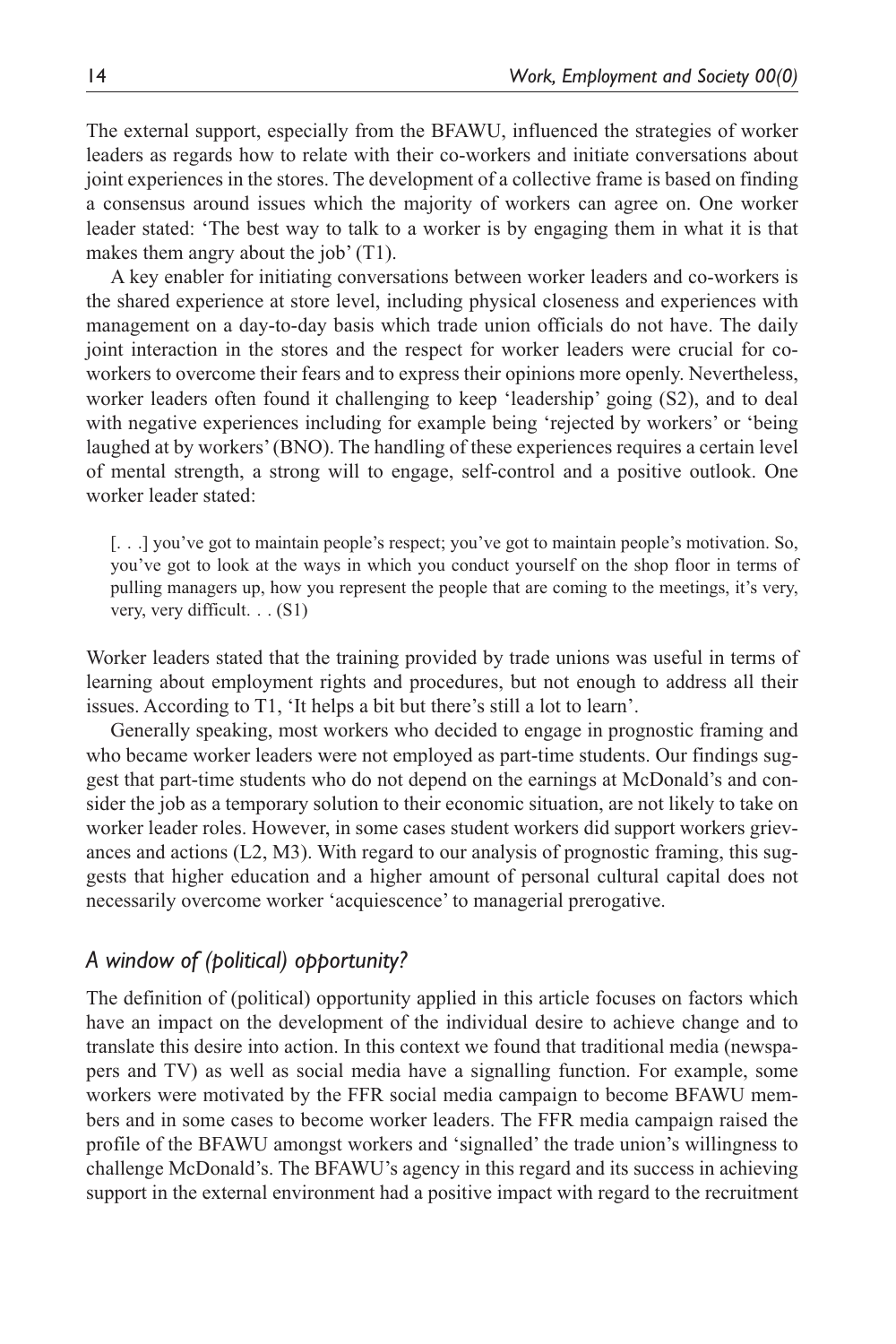of new trade union members, to confront their own internal challenges at the beginning of the campaign and to initiate change.

The BFAWU and its cooperation with trade unions at the international level, in particular the SEIU, Unite New Zealand, the IUF, EFFAT (European Federation of Food, Agriculture and Tourism Trade Unions) and some European unions, were important in terms of moral and financial support and coordinating activities. UK McDonald's workers met McDonald's workers from other countries and some worker leaders also travelled to Brussels and the USA for international events and days of action. The BFAWU President stated that the international campaign, the FF15 and the support of trade unions from other countries '. . .helped re-establish the trade union ethos around global solidarity, we're seeing global solidarity in action, this is real solidarity action'.

Apart from the media and the work of the BNO, political developments in the UK and some stakeholders such as the Labour Party, the SWP, local trade union councils as well as the broader community played an important role in shaping the perceptions of some of the workers in terms of the support that was available. For example, the general election in 2017 and the relative success of Jeremy Corbyn made some UK fast-food workers perceive the political environment in a more positive way. In the first Prime Minister's questions after the summer break in 2017, Corbyn asked the then PM what she thought about the McDonald's strike. As one worker leader (S1) put it, this was '... pretty cool, it was amazing, because all the Labour Party was fully behind us and you could see it'. A crew member who decided to join the Labour Party under Jeremy Corbyn and the trade union was inspired by Corbyn's 'message of what he promised' and the 'idea of socialism' (L2).

Furthermore, trade union councils organized unionists to go into stores and speak to managers about trade unions and workers' rights (T1). These interactions were carried out in front of workers and '. . .shocked managers who were not used to being challenged in this way' (S1). The relative success of the FFR campaign was in part shaped by the UK political and socio-economic context, but it was also shaped by the US FF15 campaign, as the BFAWU President stated, '. . .it gave us a model and it gave us money'.

### **Discussion and conclusion**

This study provides insights into the development of a collective identity among McDonald's workers who went on strike for the first time in the UK in November 2017. The analysis focuses on the discursive processes which underlie identity building among this fragmented and often acquiescent workforce applying diagnostic and prognostic framing (Benford and Snow, 2000). In this regard, the study interlinks dialogue processes at the micro-level with the broader environment (macro-level) and perceived opportunities within this environment. Individual workers at McDonald's stores started to engage in contention because of individually experienced injustices at store level, in particular as regards working conditions which pose a threat to their interests and values (Tarrow, 1998), their dignity and their perceptions of justice (Zawadski, 2018). All interviewees reported 'maltreatment', either experienced by themselves and/or their co-workers which was seen as a '...blatant injustice based on the abuse of power' (Zawadski, 2018: 177). The tight control of workers at McDonald's and the abuse of management power, which is reflected in the bullying and unfair behaviour of some salaried store managers, is a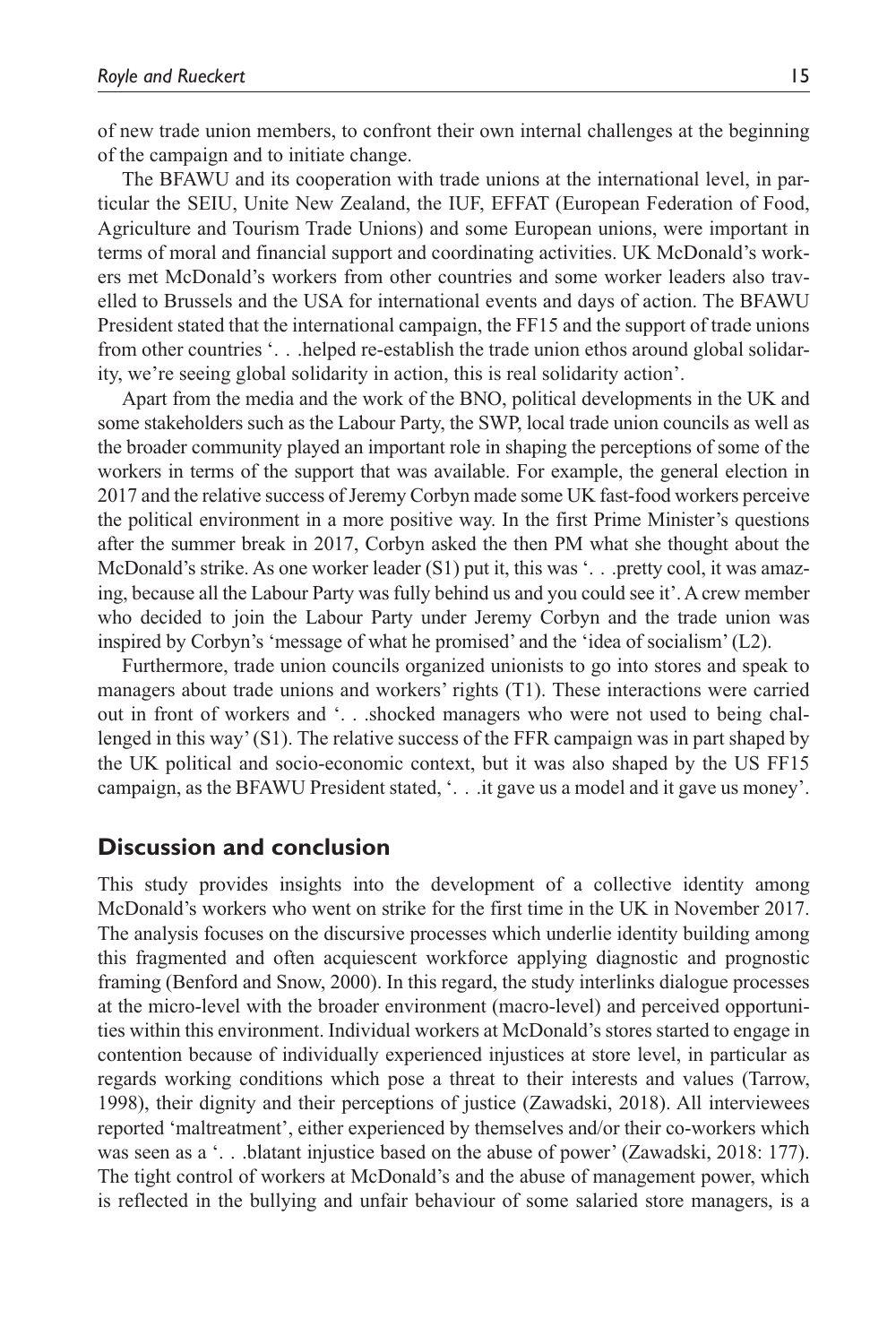common feature. Workers are considered by management as 'units of production' or 'mere resources' with little attention paid to their humanity and 'intrinsic dignity' (Mele, 2014: 464). The interviews suggest that diagnostic framing was evident at store level as all interviewees clearly identified and articulated problems and injustices in the workplace including a lack of fairness in remuneration (low wages), ZHCs, health and safety violations, the abuse of power by salaried managers over workers and in some cases sexual harassment. However, the data show that McDonald's workers attribute the abuse of power to the organization as a whole and not just to particular managers and franchise owners. Salaried store managers are perceived as the executing organ of an organizational culture which promotes fear and control, which consequently leads to the exploitation and disrespect of hourly-paid workers. In this regard the data confirm and emphasize the influence of the organizational structure and culture on social relationships which '. . .determine the processes of undermining or enhancing dignity in the workplace' (Zawadski, 2018: 183). We found that prognostic framing, which is the articulation of possible 'solutions' to the encountered problems in the workplace, was an important starting point to try to change the organizational culture in the longer term. In this regard, one of the main achievements of the FFR campaign has been to improve the work climate (more careful and respectful management) where worker leaders are present.

Our findings reveal that worker leaders influenced changes at the workplace which otherwise would not have been possible. They played a crucial role in connecting and embedding individual perceptions and experiences into one collective story. Our findings also show that the success of prognostic framing is strongly interlinked with individual characteristics. In accordance with Bourdieu (1986: 18) the 'embodied capital' (the conscious and unconscious accumulation of cultural capital, including for example formal education and engagement in political movements), as well as the volume of social capital (network of relationships that are directly usable), determine the engagement of individual workers in prognostic framing. In particular those workers who became worker leaders were financially dependent on McDonald's and exhibited a level of politicization which they initially gained through active participation in political groups and movements. Politicization can be considered as a personal manifestation of cultural capital which becomes, for example, objectified in the language which workers use. In prognostic framing, the right type of language can help to raise expectations with regard to working conditions amongst the workforce at store level and to question the 'ritualization of pathological relations' at collective level (Zawadski, 2018: 183). In this regard it can be argued that the diffusion of cultural capital plays a decisive role in prognostic framing and the development of a collective identity. However, those workers who took a leading role in the transmission process had to overcome different obstacles at store level. For example, a higher level of formal education of workers (for example students) does not necessarily support the transmission of ideas regarding how to deal with injustices at store level. The latter can also be related to the high labour turnover in stores and the fact that many worker students have no real interest in promoting workplace change (for example they may not be financially dependent on the employer and/ or do not see the job as a long term option), whilst other workers are too fearful to challenge management. Individual workers in a fragmented workforce exhibit different habitus, in other words, workers interpret their working environment including its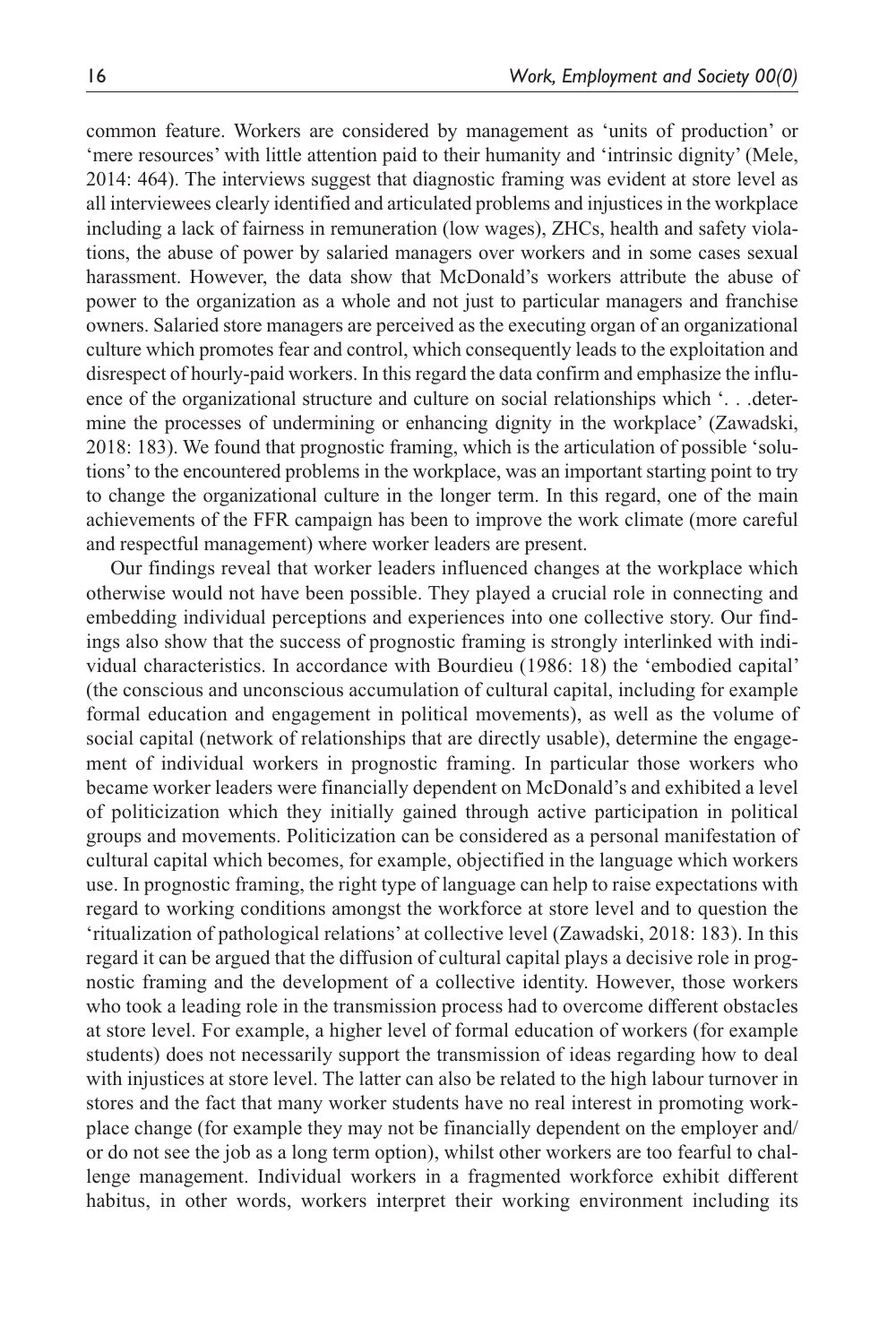structure, culture and social relations differently depending on their structural position in society (Husu, 2013). Trade unions, such as for example the BFAWU, give vital support to workers who engage in prognostic framing (for example through their national fast-food organizer), but with regard to uniting workers they depend on the personal 'closeness' of worker leaders with other workers. The cultural competence of worker leaders, their specific understanding of social problems and the ability to make themselves 'visible' is directly related to the external environment. In this context, societal stakeholders such as trade unions, political parties, community groups and social and traditional media are important for supporting worker leaders and their efforts to develop a collective story within stores.

Despite not achieving union recognition, the FFR campaign can be seen as a success on two levels. First, at store level it allowed workers to reflect on and articulate perceived injustices and it raised expectations regarding working conditions. In those stores where worker leaders were (and are still) in place, store management more carefully adhere to rules and procedures and show more respect to workers. Secondly, at societal level the campaign cast light on a group of workers that have received little attention. This study is limited in that it only focused on a small number of UK McDonald's stores however, it is important in terms of its theoretical and practical implications. At the theoretical level it shows that an amendment of the framing concept can help a better understanding of diagnostic and prognostic framing activities. This is of particular relevance with regard to worker leaders who, as this case shows, play a significant role in helping to establish an identity amongst a largely acquiescent and heterogeneous workforce. The social and cultural capital of individuals determines their decision to get involved or not in the definition and articulation of injustices at the workplace (diagnostic framing). It also impacts on the individual's ability to think about possible solutions and to reach out for external support (prognostic framing). The external environment and its 'opportunities' therefore influence framing activities. Trade unions and organizers are part of this environment which means that they can contribute to the creation of 'opportunity' for worker leaders. A stronger focus on the identification of potential worker leaders and their development by trade union organizers could help trade unions to increase their visibility amongst fragmented workers. Worker leaders have the advantage that they are already close to their peers, which puts them in a strategically important position with regard to initiating and shaping discourses relating to discontent. A redefinition of strategy placing greater emphasis on the role of worker leaders and making more resources available with regard to their support could prove useful for trade unions. Future research studies could aim to include a larger number of cases and focus on the sustainability of prognostic framing among fragmented workforces and the impact which prognostic framing can have on trade union strategies to organize and mobilize workers.

### **Acknowledgements**

The authors wish to acknowledge the support and the time given by the many workers, activists and trade union officials and organizers (particularly from the BFAWU, EFFAT, the IUF, and the SEIU) which enabled the production of this article.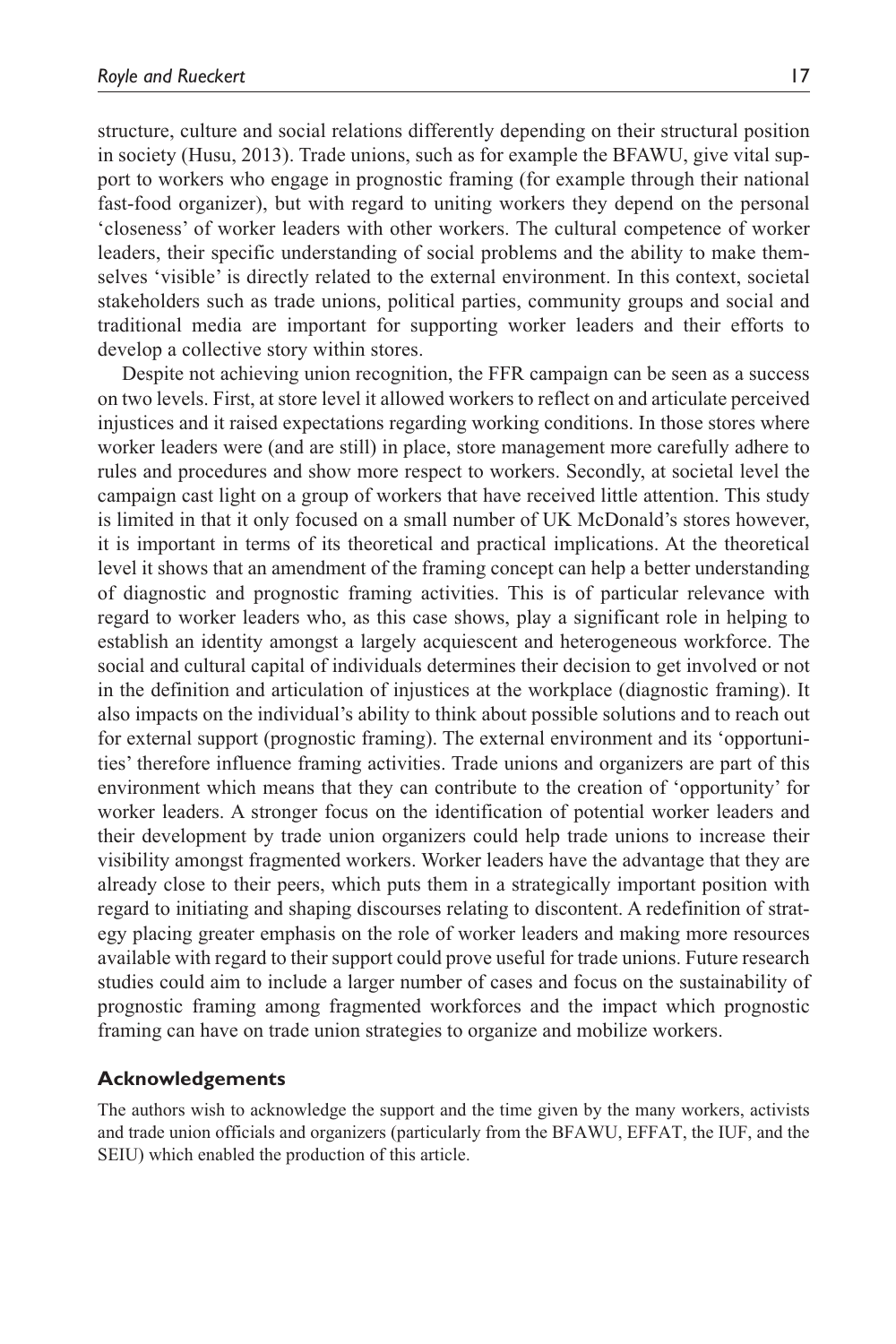### **Funding**

The authors received no financial support for the research, authorship and/or publication of this article.

### **ORCID iDs**

Tony Royle https://orcid.org/0000-0002-2209-4170 Yvonne Rueckert **iD** https://orcid.org/0000-0003-2712-6431

### **Note**

1. The global campaign was initiated by the SEIU and the IUF (International Union of Food, Agricultural, Hotel, Restaurant, Catering, Tobacco and Allied Workers' Associations) and supported by EFFAT (European Federation of Food, Agriculture and Tourism Trade Unions), the PSI (Public Sector International Union) and the NGO 'War on Want'. As well as demonstrations, worker exchanges and strikes in several countries the campaign organized a lobbying campaign targeting the European Commission in 2015 focusing on McDonald's tax evasion, low wages and labour violations.

### **References**

- Atzeni M (2016) Capitalism, workers organising and the shifting meanings of workplace democracy. *Labour History* 57(3): 374–389.
- Benford RD and Snow DA (2000) Framing processes and social movements: an overview and assessment. *Annual Review of Sociology* 26: 611–639.
- Blyton P and Jenkins J (2013) Mobilizing protests from two factory closures. *British Journal of Industrial Relations* 51(4): 733–753.
- Bourdieu P (1984) *Distinction: A Social Critique of the Judgement of Taste*. Cambridge, MA: Harvard University Press.
- Bourdieu P (1986) The forms of capital. In: Richardson J (ed.) *Handbook of Theory and Research for the Sociology of Education*. Westport, CT: Greenwood, 241–258.
- D'Art D and Turner T (2002) The decline of worker solidarity and the end of collectivism? *Economic and Industrial Democracy* 23(1): 7–34.
- Elster J (1989) *Nuts and Bolts for the Social Sciences*. Cambridge: Cambridge University Press.
- Frege C and Kelly J (2003) Union revitalization strategies in comparative perspective. *European Journal of Industrial Relations* 9(1): 7–24.
- Gahan P and Pekarek A (2013) Social movement theory, collective action frames and union theory: a critique and extension. *British Journal of Industrial Relations* 51(4): 754–776.
- Gall G (ed.) (2003) *Union Organising: Campaigning for Trade Union Recognition*. London: Routledge.
- Giugni M (2009) Political opportunities: from Tilly to Tilly. *Swiss Political Science Review* 15(2): 361–368.
- Goffman E (1974) *Frame Analysis: An Essay on the Organisation of the Experience*. New York: Harper Colophon.
- Hardy T (2018) Big brands, big responsibilities? An examination of franchisor accountability for employment contraventions in the USA, Canada and Australia. *Comparative Labor Law and Policy Journal* 40: 285–324.
- Heery E and Frege C (2006) New actors in industrial relations. *British Journal of Industrial Relations* 44(4): 601–604.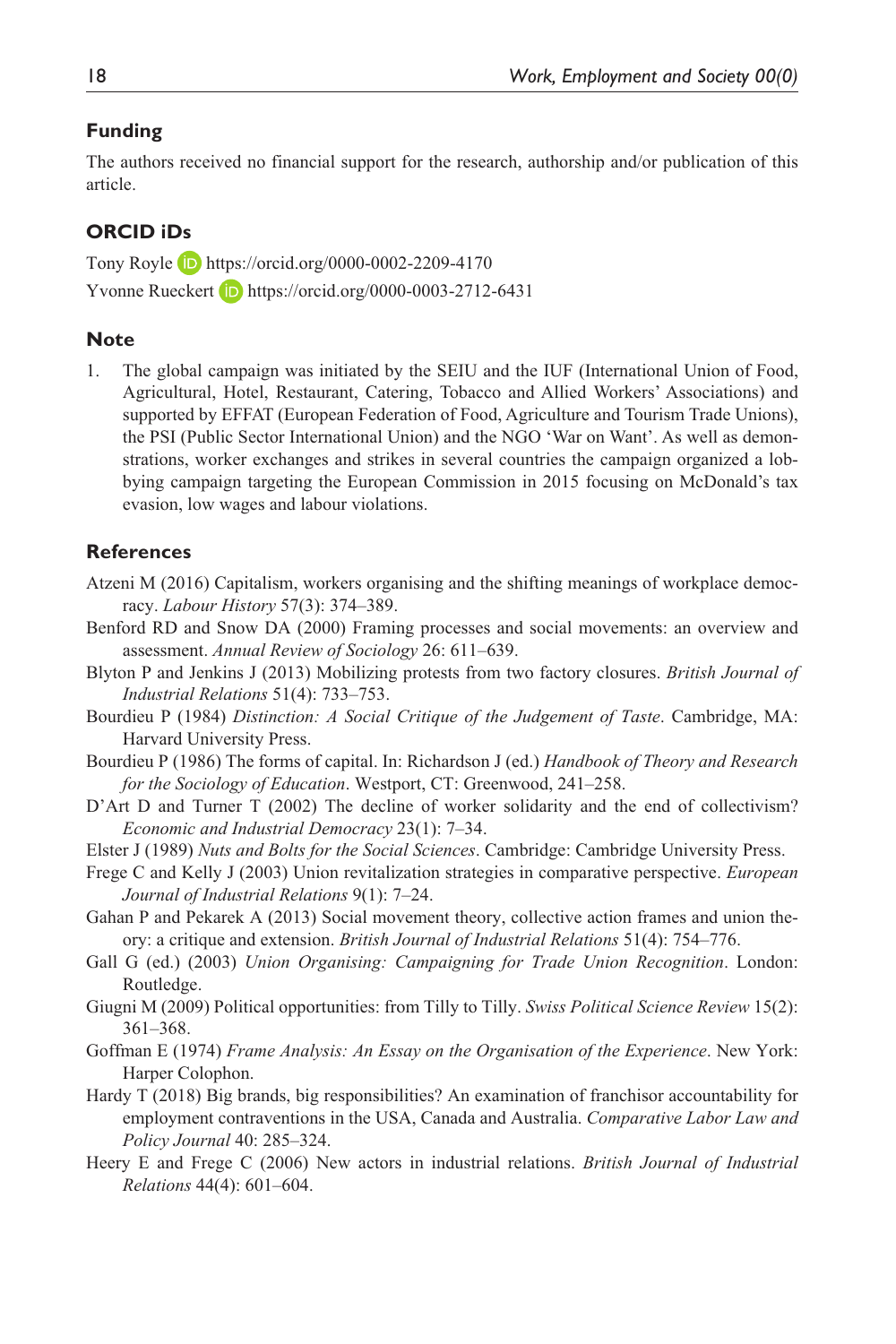- Hicken M (2015) McDonald's is giving 90,000 workers a raise. *CNN Money*, 2 April. Available at: http://money.cnn.com/2015/04/01/news/companies/mcdonalds-pay-raise/index.html (accessed 20 October 2020).
- Holgate J, Simms M and Tapia M (2018) The limitations of the theory and practice of mobilization in trade union organizing. *Economic and Industrial Democracy* 39(4): 599–616.
- Husu H-M (2013) Bourdieu and social movements: considering identity movements in terms of field, capital and habitus. *Social Movement Studies* 12(3): 264–279.
- Ji MW and Weil D (2015) The impact of franchising on labor standards compliance. *Industrial and Labor Relations Review* 68: 977–998.
- Kelly J (1998) *Rethinking Industrial Relations Mobilization, Collectivism and Long Waves*. London: Routledge.
- Kessler I and Bach S (2011) The citizen consumer as industrial relations actor: new ways of working and the end user in social care. *British Journal of Industrial Relations* 49(1): 80–102.
- Kriesi H (2004) Political context and opportunity. In: Snow DA, Soule SA and Kriesi H (eds) *The Blackwell Companion to Social Movements*. Oxford: Blackwell, 67–90.
- Leidner R (2002) Fast-food work in the US. In: Royle T and Towers B (eds) *Labour Relations in the Fast-Food Industry*. London and New York: Routledge.
- Lopez-Andreu M (2020) Breaking fragmentation through mobilization: the development of a collective identity during Movistar's contractors' and technicians' strike in Spain. *Work, Employment and Society* 34: 661–677.
- McAdam D (1982) *Political Process and the Development of Black Insurgency, 1930-1970*. Chicago, IL: University of Chicago Press.
- McAlevey J (2016) *No Shortcuts. Organizing for Power*. New York: Oxford University Press.
- Mele D (2014) Human quality treatment: five organizational levels. *Journal of Business Ethics* 120(4): 457–471.
- Meyer DS (2004) Protest and political opportunities. *Annual Review of Sociology* 30: 125–145.
- Meyer DS and Minkoff CD (2004) Conceptualizing political opportunity. *Social Forces* 82(4): 1457–1492.
- Morris AD and Staggenborg S (2004) Leadership in social movements. In: Snow DA, Soule SA and Kriesi H (eds) *The Blackwell Companion to Social Movements*. Oxford, Blackwell, 171–196.
- Reiter E (1991) *Making Fast-Food*. Montreal, QC, Canada and London: McGill-Queen's University Press.
- Rolf D (2016) *The Fight for 15: The Right Wage for Working America*. New York: The New Press.
- Royle T (2000) *Working for McDonald's in Europe: The Unequal Struggle?* London and New York: Routledge.
- Royle T (2010) McDonald's and the global 'McJob': a longitudinal study of work, pay and unionization in the international fast-food industry. *Labor History* 51(2): 249–269.
- Snow DA, Burke RE, Worden SK and Benford RD (1986) Frame alignment processes, micromobilization and movement participation. *American Sociological Review* 51(4): 464–481.
- Tannock S (2001) *Youth at Work, the Unionized Fast-Food and Grocery Workplace*. Philadelphia, PA: Temple University Press.
- Tarrow S (1998) *Power in Movement: Social Movements and Contentious Politics*. Cambridge: Cambridge University Press.
- Tarrow S (2011) *Power in Movement: Social Movements and Contentious Politics*. Cambridge: Cambridge University Press.
- Taylor K (2015) McDonald's to refranchise 3,500 restaurants worldwide. *Entrepreneur*, 5 May. Available at: https://www.entrepreneur.com/article/245809 (accessed 20 October 2020).
- Tilly C (1978) *From Mobilization to Revolution*. New York: McGraw Hill.